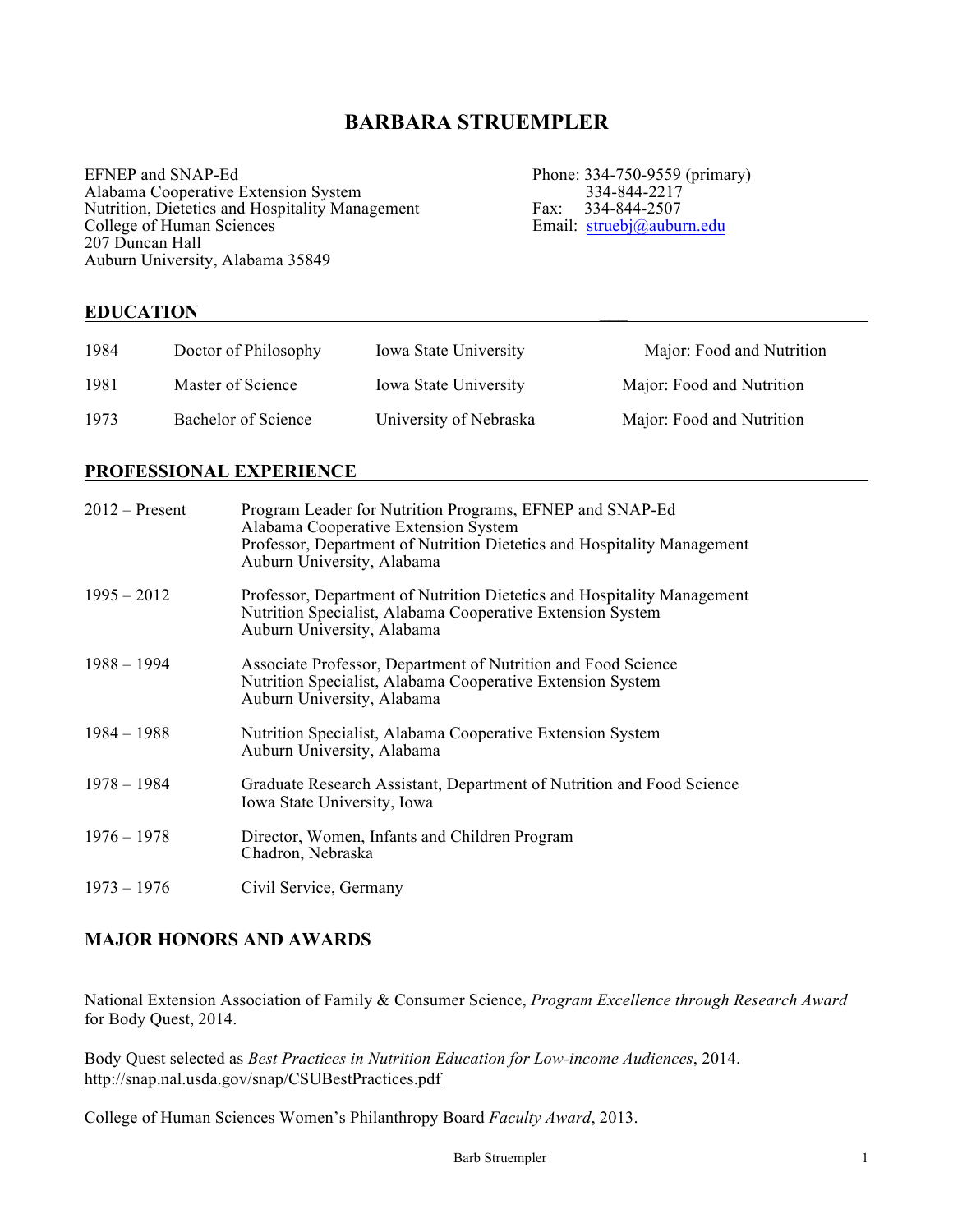*National Priester Extension Health Award* for Body Quest: Food of the Warrior, 2013.

National Extension Association of Family & Consumer Science, *Distinguished Service Award*, 2013.

National Extension Association of Family & Consumer Science, National Winner, Southern Region Winner and Alabama Affiliate Winner. *Florence Hall Award* for an exemplary Extension program (Body Quest), 2013.

*Honorable Mention*, National Priester Extension Health Award for Body Quest: Food of the Warrior, 2012.

National Extension Association of Family and Consumer Science, National Winner, Southern Region Winner and Alabama Affiliate Winner. *Communications – Educational Technology: iPad Apps Teach Nutrition to Elementary Youth,* 2012*.*

National Extension Association of Family and Consumer Science, 3<sup>rd</sup> Place National Winner, Southern Region Winner and Alabama Affiliate Winner. *Communications – Educational Publications: Become a Body Quest Warrior: Posters Challenge Youth to Eat Healthy,* 2012*.*

Women's Philanthropy Board, Auburn University, Alabama, *Giving for a Quality Life Faculty Award*, 2012.

Association of Extension Communication Excellence, Bronze Award. *Educational Package Class: Body Quest: Food of the Warrior,* 2012*.*

National Extension Association of Family and Consumer Science, Alabama Affiliate. *Program Excellence through Research: School Gardens: An Experiential Learning Approach for a Nutrition Education Program to Increase Fruit and Vegetable Knowledge, Preference and Consumption among Second Grade Students*, 2008.

Association of Communication Educators, National Winner. *Extension Publication Association for Communication Excellence for "Calendario del Primter Ano de Vida del Bebe.* Won two awards: (1) the Gold Award in the Diversity, Targeted Publications and (2) Outstanding Professional Skill Award for Diversity, 2008.

National Extension Association of Family and Consumer Sciences, National Winner, Southern Region Winner and Alabama Affiliate Winner. *Communications Educational Publication Award: Circle Puzzle: Make Every Plate a Rainbow*, 2007.

National APEX 2006: Award for Publication Excellence to Extension Communication professionals for *Circle Puzzle: Make Every Plate a Rainbow,* 2006.

Alabama Association of Family and Consumer Sciences. *Professional Award*, 2006.

National Extension Association of Family and Consumer Sciences, Southern Region Finalist. *Florence Hall Award: Feed Your Mind: An Interactive Nutrition Education Activity and Assessment for Teenagers in an Eightweek Nutrition Education Program,* 2005.

National Extension Association of Family and Consumer Sciences, Alabama Affiliate. *Florence Hall Award: Once Upon a Time in America,* 2006.

National Extension Association of Family and Consumer Sciences, Alabama Affiliate. *Program Excellence through Research Award: Effects of a Nutrition Education Program on the Dietary Behavior and Nutrition Knowledge of Second-grade and Third-grade Students,* 2006.

National Extension Association of Family and Consumer Sciences, Alabama Affiliate. *Program Excellence through Research Award: Once Upon a Time in America: An Interactive Nutrition Evaluation,* 2005.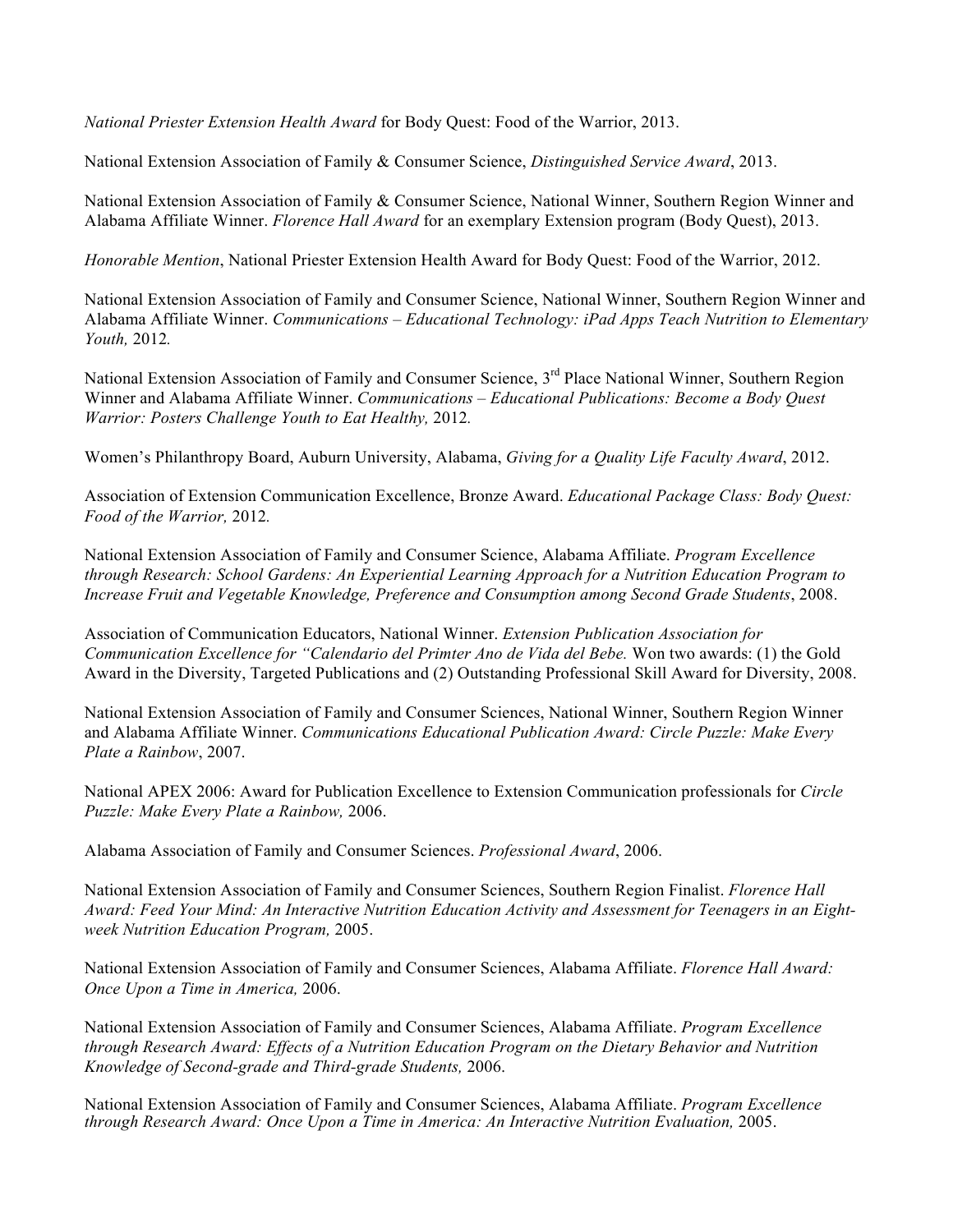National Extension Association of Family and Consumer Sciences, Alabama Affiliate. *Florence Hall Award: Feed Your Mind: An Interactive Nutrition Education Activity and Assessment for Teenagers in an Eight-week Nutrition Education Program,* 2005.

National Extension Association of Family and Consumer Sciences, National Winner – 2<sup>nd</sup> Place. *Communications Educational Publications Award: Laugh a Little and Make Your Tummy Happy, 2004.*

National Extension Association of Family and Consumer Sciences, Southern Region Finalist –  $1<sup>st</sup>$  Place. *Communications Educational Publications Award: Laugh a Little and Make Your Tummy Happy*, 2004.

National Extension Association of Family and Consumer Sciences, Alabama Affiliate. *Communications Educational Publications Award: Laugh a Little and Make Your Tummy Happy Perpetual Calendar,* 2004.

National Extension Association of Family and Consumer Sciences, Southern Region Finalist. *Florence Hall Award: Come and Get It: An Interactive Nutrition Education Assessment for Young Children,* 2004.

National Extension Association of Family and Consumer Sciences, Alabama Affiliate. *Florence Hall Award: Come and Get It: An Interactive Nutrition Education Assessment for Young Children,* 2004.

National Extension Association of Family and Consumer Sciences, Alabama Affiliate. *Program Excellence through Research Award: Come and Get It: An Interactive Nutrition Education Activity and Assessment for Young Children,* 2004.

Auburn University. *Perspectives on Outreach*, 2004 edition.

National Extension Association of Family and Consumer Sciences, National Winner – 2nd Place. *Communications Educational Publications Award: Food Cootie Catcher,* 2003.

National Extension Association of Family and Consumer Sciences, Southern Region. *Communications Education Publications Award: Food Cootie Catcher,* 2003.

National Extension Association of Family and Consumer Sciences, Alabama Affiliate. *Communications Educational Publications Award: Food Cootie Catcher,* 2003.

National Extension Association of Family and Consumer Sciences, Alabama Affiliate. *Communications Educational Curriculum Package Award: Come and Get It: An Interactive Nutrition Evaluation for Young Children,* 2003.

National Extension Association of Family and Consumer Sciences, Alabama Affiliate. *Program Excellence through Research Award: Knowledge and Behavior Changes among Limited-resource Teenagers in a Nutrition Education Program,* 2003.

United States Department of Agriculture. *Certificate of Appreciation* for collaboration toward making the Alabama Integrated Nutrition Education Partnership a reality, 2002.

National Extension Association of Family and Consumer Sciences. *Communications Educational Technology: Poverty in Alabama,* 2000.

National Extension Association of Family and Consumer Sciences, Southern Region. *Communications Educational Technology: Poverty in Alabama,* 2000.

National Extension Association of Family and Consumer Sciences, Alabama Affiliate. *Communications Educational Technology Communications Award: Poverty in Alabama,* 2000.

Alabama Cooperative Extension System. *Extramural Funding Award*, (first given in Extension), 1999.

Alabama Association of Family and Consumer Sciences. *Leaders Award*, 1996.

Alabama Extension Specialists' Association. *Professional Recognition Award,* 1993.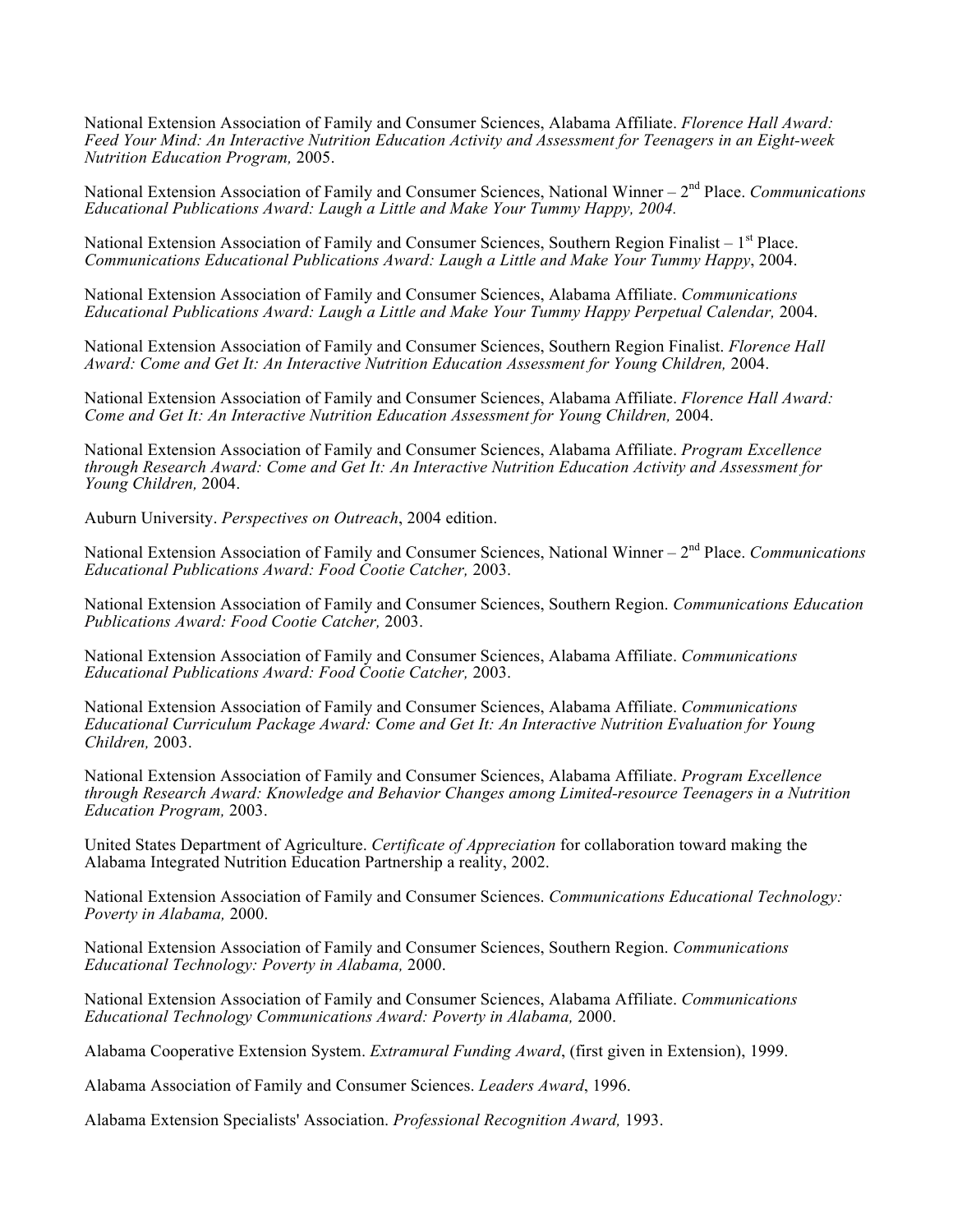Auburn University Alumni Association. *Award for Excellence,* 1992.

Alabama Cooperative Extension Service Epsilon Sigma Phi. *Certificate of Merit,* 1992.

Alabama Cooperative Extension Service. *Teamwork in Extension Award for Today's Mom Program,* 1991.

United States Department of Agriculture. *Superior Service National Group Award for Today's Mom Program,* 1991.

Auburn Civitan Club. *Outstanding Civitan of the Year,* 1989.

Food and Drug Administration and National Coalition for Consumer Education publication contest. *Merit Award for Trim and Slim Learn-at-Home,* an Extension publication, 1988.

Auburn Civitan Club. *Civitan Service Award*, 1987.

First Annual Governor's Health Award, Alabama Department of Public Health. *Cardiovascular Update '86,* for exemplary statewide health program, 1987.

*Outstanding Young Women of America*, 1978.

United States Government. *Certificate of Achievement,* 1976.

United States Government. *Sustained Superior Performance Award*, 1976.

# **GRADUATE STUDENTS** *(through an Extension appointment)*

| <b>NAME</b>                                | <b>DEGREE</b> | <b>YEAR</b>      | <b>CURRENT POSITION</b>              |
|--------------------------------------------|---------------|------------------|--------------------------------------|
| Cecilia Tran<br>Chair                      | M.S.          | $2014 -$ Present |                                      |
| Jamie Griffin<br>Chair                     | PhD           | $2013 -$ Present |                                      |
| Katie Funderburke<br>Chair                 | M.S.          | 2014             | Dietitian                            |
| <b>Russell Thackston</b><br>Outside Reader | PhD           | 2013             | Faculty - Computer Software Engineer |
| Sarah Smith<br>Chair                       | M.S.          | 2013             | Dietitian                            |
| Lisa Mastropietro<br>Chair                 | M.S.          | 2013             | Dietitian                            |
| Alexia Sabol<br><b>Committee Member</b>    | M.S.          | 2011             | Dietitian                            |
| Sondra Parmer<br><b>Committee Member</b>   | Ph.D.         | 2006             | Project Manager, NEP                 |
| Virginia Roy<br>Outside Reader             | Ph.D.         | 2006             | AL Dept Education                    |
| Alicia Raby<br>Chair                       | M.S.          | 2004             | <b>Assistant Professor</b>           |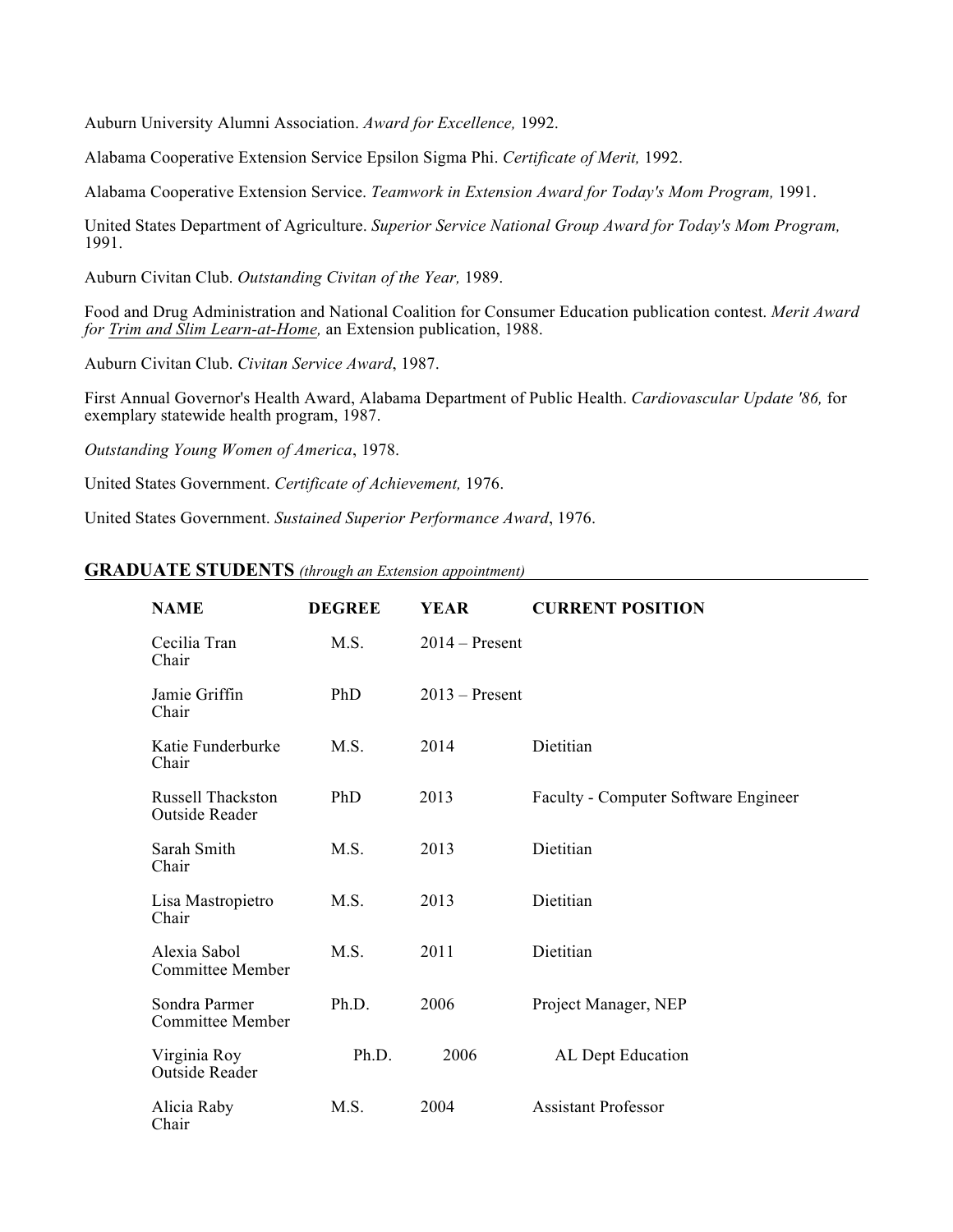| Romona Lazenby<br>Outside Reader                                            | Ph.D.      | 2004 | AUM - Nursing School                |
|-----------------------------------------------------------------------------|------------|------|-------------------------------------|
| Emily Kling<br>Outside Reader                                               | Ed.D.      | 2003 | <b>Extension Specialist</b>         |
| Sara Eck<br>Chair                                                           | M.S.       | 2003 | Dietitian                           |
| Amanda Brown<br><b>Committee Member</b>                                     | Ph.D.      | 2000 | UAB – Associate Professor           |
| Stephanie Cobrin<br>Chair                                                   | M.S.       | 2000 | Dietitian                           |
| Teresa Irvin<br>Outside Reader                                              | EdD        | 2000 | Teacher                             |
| Jennifer Derrig<br>Chair                                                    | M.S.       | 2000 | Dietitian                           |
| Steinar Adalbjornson<br><b>Committee Member</b>                             | M.S.       | 2000 |                                     |
| Kiandra Dugas<br>Committee Member                                           | M.S.       | 2000 | Dietitian                           |
| <b>Beverly Moore</b><br>Outsider Reader                                     | Ph.D.      | 2000 | Teacher                             |
| Sondra Parmer<br><b>Committee Member</b>                                    | M.S.       | 1999 | <b>AU</b> Faculty                   |
| Autumn Marshall<br>Chair                                                    | Ph.D.      | 1999 | David Lipscomb University - Faculty |
| Astrid Inniss<br>Chair                                                      | M.S.       | 1999 | Dietitian                           |
| <b>B.</b> Carol Reid<br>Outside reader                                      | <b>EED</b> | 1999 | <b>Extension Agent</b>              |
| Claudia Sealy-Potts<br>Chair                                                | M.S.       | 1998 | Dietitian                           |
| <b>Tim Roberts</b><br>Committee member                                      | Ph.D.      | 1998 | Jackson University - Faculty        |
| Marylou Kilgore<br>Chair                                                    | M.S.       | 1990 | Dietitian                           |
| Cheryl Grey<br>Committee member<br>(at University of Alabama at Birmingham) | M.S.       | 1992 | Dietitian                           |

Ruth Sacco M.S. 1991 Extension Agent Committee member (at University of Alabama at Tuscaloosa)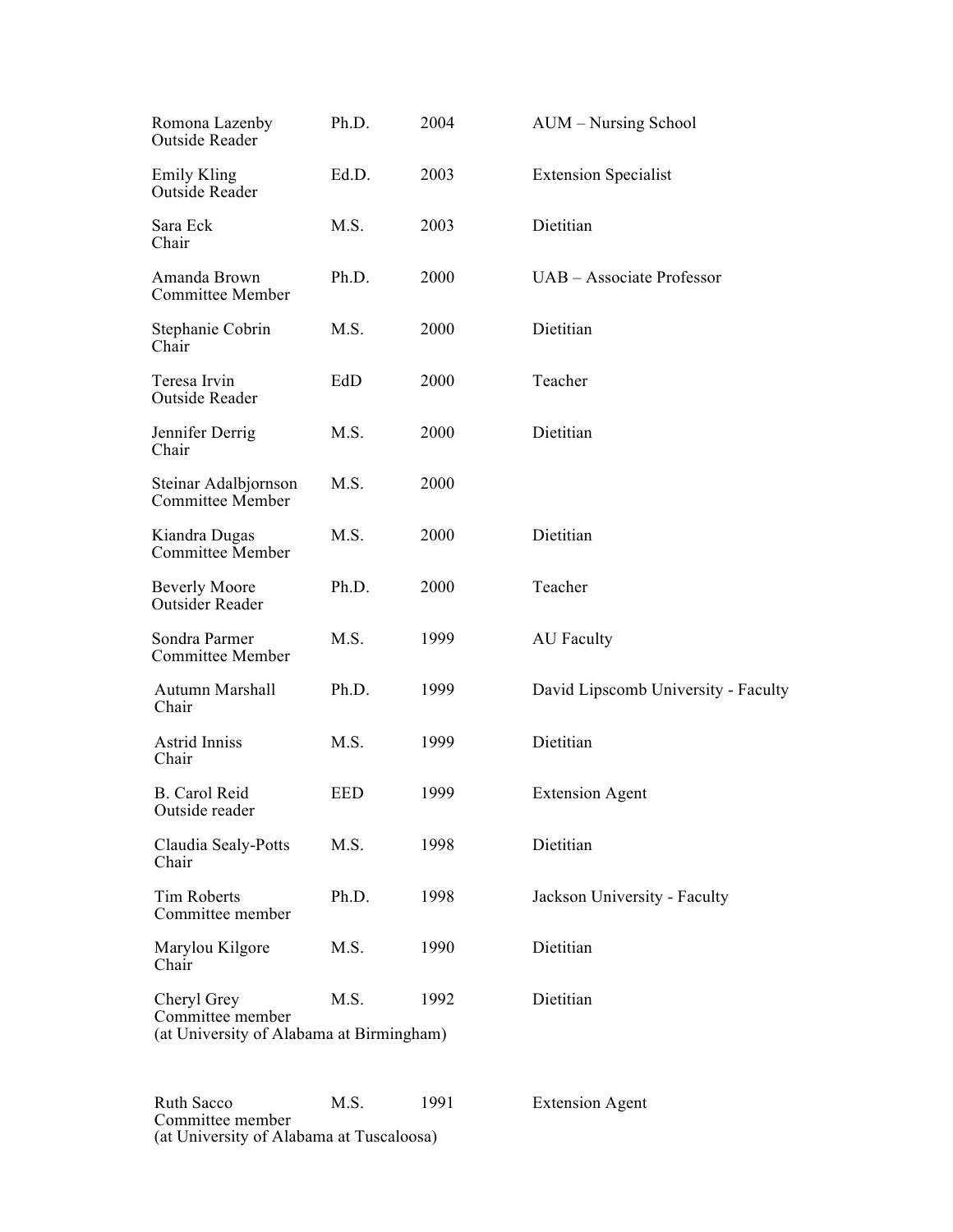| Connie Pavelec<br>Committee member | M S. | 1989 | Dietitian |
|------------------------------------|------|------|-----------|
| Sharon Barron<br>Committee member  | M S  | 1989 | Dietitian |

# **ASSISTANTSHIPS, INTERNSHIPS AND OTHER MENTORING ACTIVITIES FOR FACULTY/STUDENTS** *(all positions funded through personal Extension grants)*

| <b>STUDENT/FACULTY</b>  | <b>DATE</b>        | <b>ACTIVITY</b>                                                    |
|-------------------------|--------------------|--------------------------------------------------------------------|
| Cecilia Tran            | $FY14 - Present$   | MS Student – NEP Research Assistantship                            |
| Jamie Griffin           | $FY13 - Present$   | PhD Student: NEP Research Assistantship                            |
| Katie Funderburke       | $FY13 - Present$   | MS Student – NEP Research Assistantship                            |
| Dr. Dilbur Arsiwalla    | <b>FY12</b>        | AU Postdoctoral Fellow: Body Quest statistician                    |
| Russell Thackston, MS   | FY11-FY13          | AU Computer Software Engineer: Body Quest<br>iPad app develop      |
| Jonathan Lartigue, MS   | FY11-FY13          | AU Computer Software Engineer: Body Quest<br>iPad app development  |
| Gregg Parmer, MS        | FY11-FY12          | AU Information Technology:<br>Informative Technology consultant    |
| Dr. Alecia Douglas      | FY11-FY12          | AU Faculty: Technology Researcher                                  |
| Dr. Molly Gregg         | FY11-FY12          | <b>Extension Faculty: Body Quest curriculum</b>                    |
| Sarah Smith             | FY11-FY13          | MS Student: NEP Research Assistantship                             |
| Lisa Mastropietro       | FY11-FY13          | MS Student: NEP Research Assistantship                             |
| Mike Hollingsworth      | <b>FY11</b>        | AU Information Technology:<br>Data management process development  |
| Dr. Kyungmi Kim         | FY10-FY11          | AU Faculty: Researcher                                             |
| Jill Stapleton          | <b>FY11</b>        | AU Student: Body Quest iPad app development                        |
| Chuck Hill, MS          | <b>FY10</b>        | <b>Extension Faculty:</b><br>Body Quest curriculum development     |
| Chenzi Wang, MS         | <b>FY10</b>        | MS Student:<br>Nutrition Education Program associate               |
| Angelina Bridges        | <b>FY10</b>        | B.S. Student; Independent Study                                    |
| LaTresha Brady          | 2001-05            | Data Entry                                                         |
| Alicia Raby<br>Sara Eck | 2002-04<br>2000-03 | M.S. Student; NEP Assistantship<br>M.S. Student: NEP Assistantship |
| Kelly McAllister        | 2002               | M.S. Student: NEP Assistantship                                    |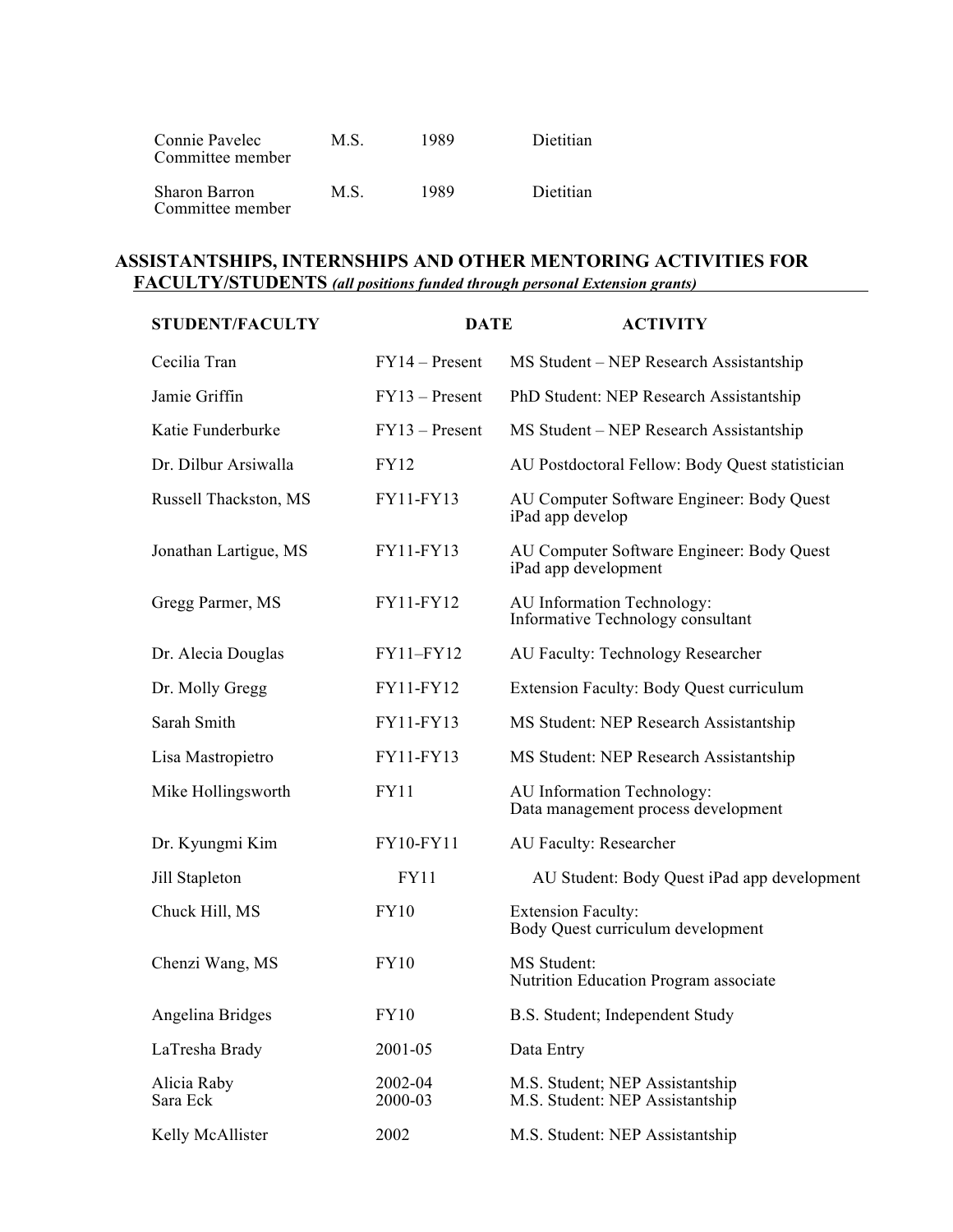| Stephanie Cobrin     | 1999-00 | M.S. Student: NEP Assistantship                                                       |
|----------------------|---------|---------------------------------------------------------------------------------------|
| Donna Hayner         | 1998-00 | M.S. Student: NEP Assistantship                                                       |
| Charlotte Ham        | 1998-00 | M.S. Student: UAB Assistantship                                                       |
| <b>Astrid Inniss</b> | 1997-99 | M.S. Student: Extension Graduate Assistantship                                        |
| Ayesha Shiekn        | 1997-98 | M.S. Student: Extension Graduate Assistantship                                        |
| Jennifer Tanaka      | 1996-97 | Graduate Assistantship, University Senate                                             |
| Faye Jones           | 1996-98 | Ph.D. Student: Grant (UAB) Assistantship                                              |
| Claudia Sealy-Potts  | 1995-98 | M.S. Student: Extension Graduate Assistantship                                        |
| Jennifer Derrig      | 1995-97 | M.S. Student: Extension Graduate Assistantship                                        |
| Amanda Brown         | 1993-95 | Ph.D. Student: Extension Graduate Assistantship                                       |
| Kathleen Wilkowske   | 1993    | B.S. Student: Special Assignment with<br>English Department: Writing Internship       |
| Denise Lovelace      | 1993    | M.S. Student: Special Assignment with<br>College of Education: Curriculum Development |
| Natelie Eubanks      | 1990    | B.S. Student: Community Dietetic Program<br>Community Experience Internship           |
| <b>Wendy Atkins</b>  | 1990    | B.S. Student: Community Dietetic Program<br>Community Experience Internship           |
| Patricia Morgan      | 1989    | B.S. Student: Community Dietetic Program<br>Community Experience Internship           |
| Hanna Wise           | 1989    | B.S. Student: Community Dietetic Program<br>Community Experience Internship           |
| Ray Rossmanith       | 1989    | Ph.D. Student: Extension Graduate Assistantship                                       |
| Ralph Carson         | 1988    | Ph.D. Student: Community Experience Internship                                        |
| Sheryl Herrin        | 1988    | B.S. Student: Independent Study                                                       |
| Cheryl Gray          | 1987    | B.S. Student: Community Dietetic Program<br>Community Experience Internship           |
| Mary Cooper          | 1986    | B.S. Student: Community Dietetic Program<br>Community Experience Internship           |

# **TEACHING EXPERIENCE: ALABAMA COOPERATIVE EXTENSION SYSTEM TRAININGS** *(selected)*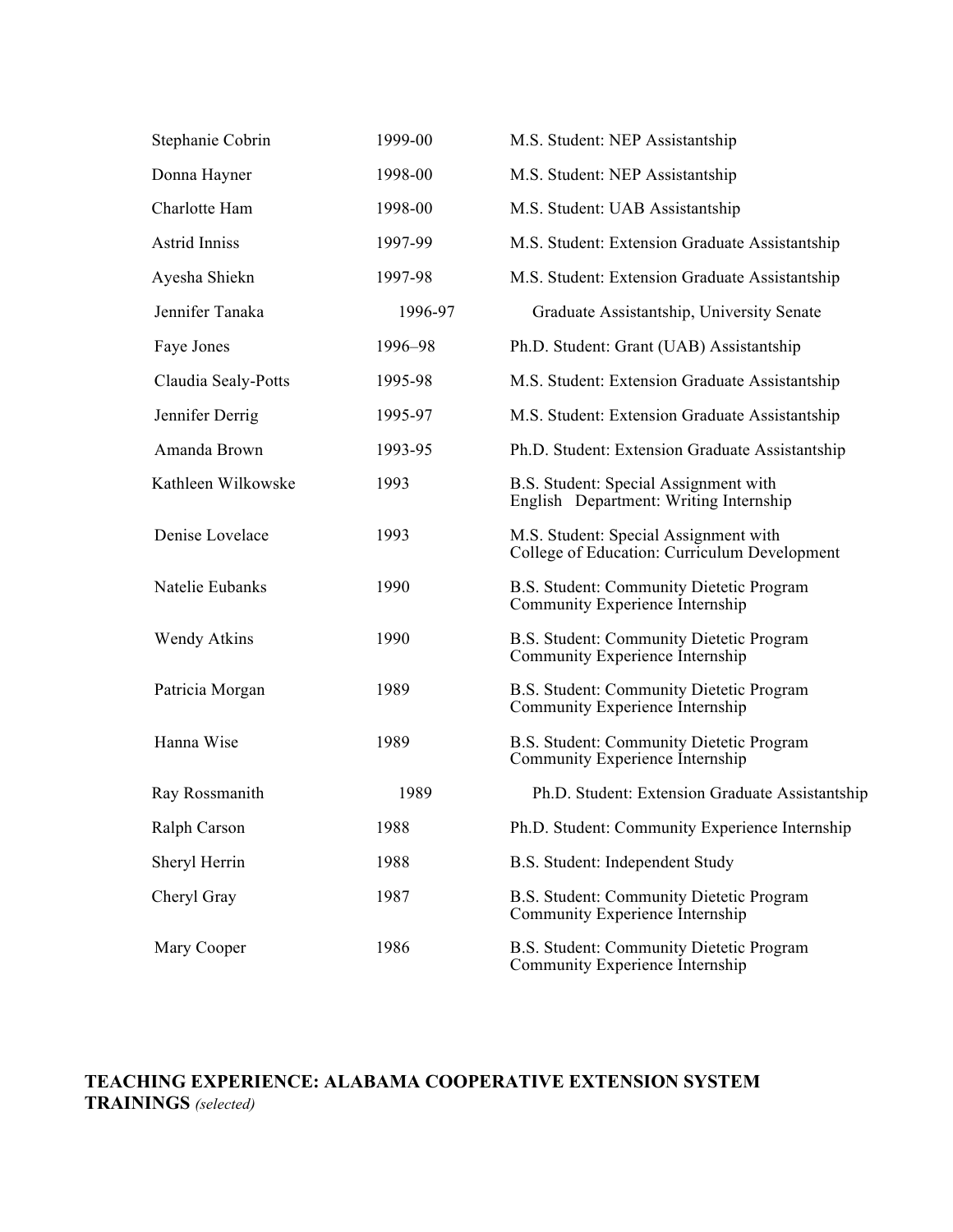- *While I have extensive teaching experience through Extension activities, I have no instruction appointment on the university's campus. I gladly guest lecture, extensively work with graduate students, provide internship and work experiences for students and young faculty and offer campus lectures.*
- *I have presented thousandths of single programs and workshops that are not listed.*

Nutrition Education Program: 30 agent assistants, two days, May 2013.

Expanded Food and Nutrition Education Program: 40 agent assistants, three days, November 2013.

Nutrition Education Program: 30 agent assistants, two days, July 2012.

Expanded Food and Nutrition Education Program: 40 agent assistants, three days, February 2013.

Nutrition Education Program: 30 agent assistants, two days, July 2012.

Expanded Food and Nutrition Education Program: 40 agent assistants, two days, October 2012.

Nutrition Education Program: 30 agent assistants, two days, July 2011.

Nutrition Education Program: 30 agent assistants, three days. February 2011.

Nutrition Education Program: 25 agent assistants, three days, February 2010.

Nutrition Education Program: 25 agent assistants, three days, February 2009.

Nutrition Education Program: subcontractor EARS training, one day, September 2009.

Nutrition Education Program: 25 agent assistants, three days, February 2008.

Nutrition Education Program: 25 agent assistants, three days, February 2007.

Nutrition Education Program: 25 agent assistants, three days, October 2006.

Nutrition Education Program: NEP Sub-contractor training, 15 fiscal agent assistants, one day, October 2006.

Nutrition Education Program: 25 agent assistants, three days, February 2006.

Expanded Food and Nutrition Education Program: 22 new agent assistants, one day, January 2005

Nutrition Education Program: 25 agent assistants, three days, February 2005.

Nutrition Education Program: 250 attendees, six one-day meetings, Summer 2003.

Nutrition Education Program: 300 attendees, two days, March 2002.

Nutrition Education Program: 100 attendees, two days, January 2002.

Nutrition Update: 35 attendees, one day, November 2001.

Nutrition Education Program: 100 attendees, two days, January 2001.

Nutrition Update: 33 attendees, one day, August 2000.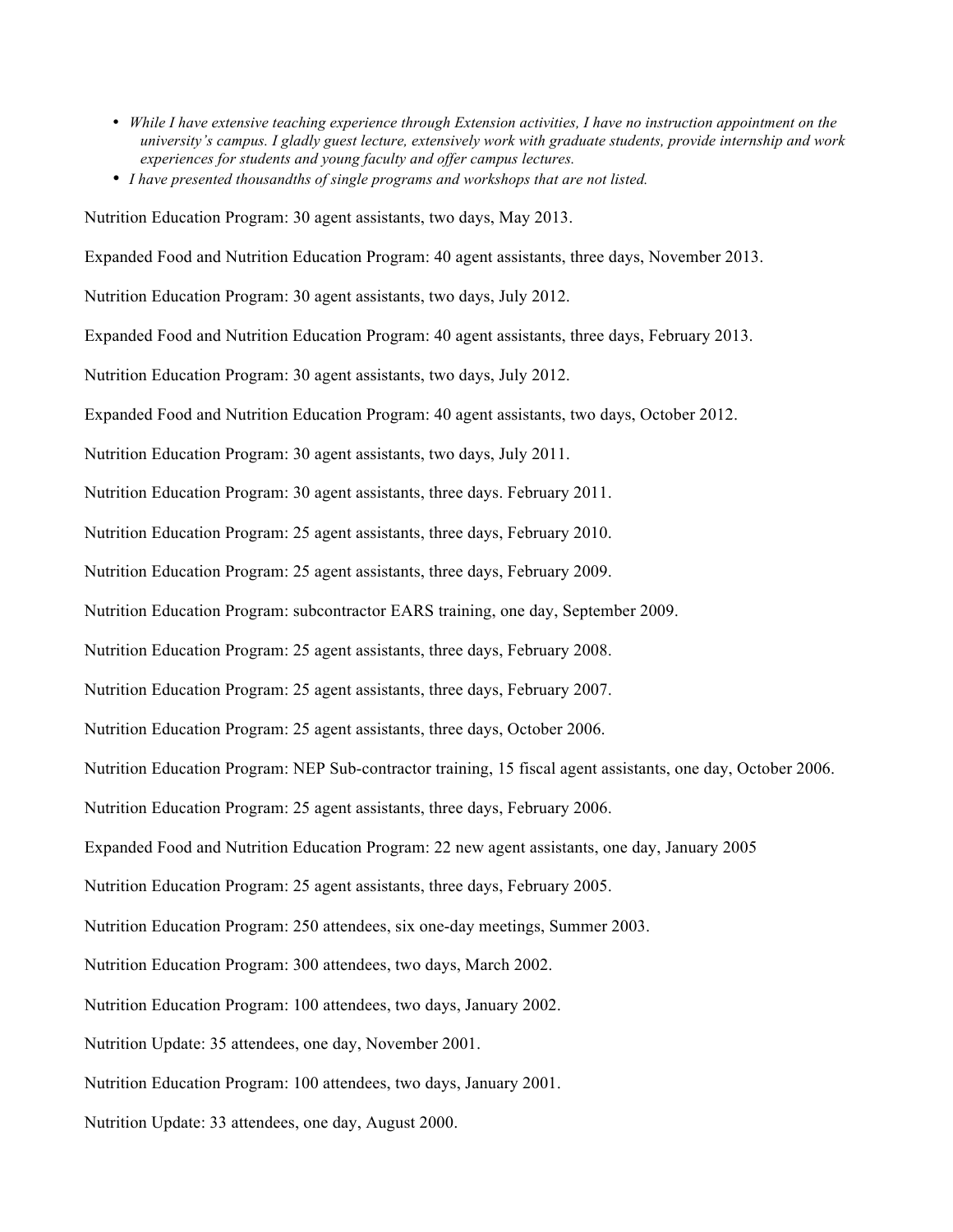Nutrition Education Program: 100 attendees, two days, December 2000.

Nutrition Education Program: 100 attendees, three days, December 1999.

Mom's Helper: 35 attendees, three days, January 1999.

Nutrition Education Program: 100 attendees, three days, February 1998.

Nutrition Education Program: 100 attendees, three days, January 1997.

Nutrition Education Program Evaluation Focus Groups: 40 attendees, three days, August, 1996.

Nutrition Education Program: 44 attendees, full day, January 1996.

Nutrition, Health & Public Policy, co-chair and moderator: 60 attendees, three days, May 1995.

Nutrition, Diet and Health: 100 attendees, full day, May 1994.

Today's Mom: 100 attendees, three days, February 1994.

Nutrition for the Elderly: 65 attendees, full day, September 1993.

Mom's Helper: 10 attendees, five days, September 1993.

Nutrition Update: 76 attendees, three days, May 1992.

Today's Mom: 20 attendees, full day, April 1992.

Cholesterol, Fat and Fiber. Veterans Administration Hospital-Tuskegee: 100 attendees, full day, February 1992.

How to do Focus Groups: 8 attendees, two days, February 1992.

What's New in Nutrition? Alabama Department of Public Health: 30 attendees, full day, June 1991.

Nutrition Update. Veterans Administration Hospital-Tuskegee: 100 attendees, full day, July 1991.

Good News, Bad News: 100 attendees, full day, May 1991.

Cholesterol 200. Basic Adult Services, Alabama Department of Public Health: 200 attendees, full day, Montgomery, five classes, June/July 1990.

Hypertensive Update. Department of Public Health: 150 attendees, full day, June 1989.

Cholesterol 200: 150 attendees, full day, September 1989.

Nutritionist III Computer Program: 20 attendees, full day. September 1988.

Fat, Cholesterol, and Fiber: 110 attendees, three days, September 1988.

Fitness 7/Nutritionist III: 80 attendees, three days, Auburn, May 1987.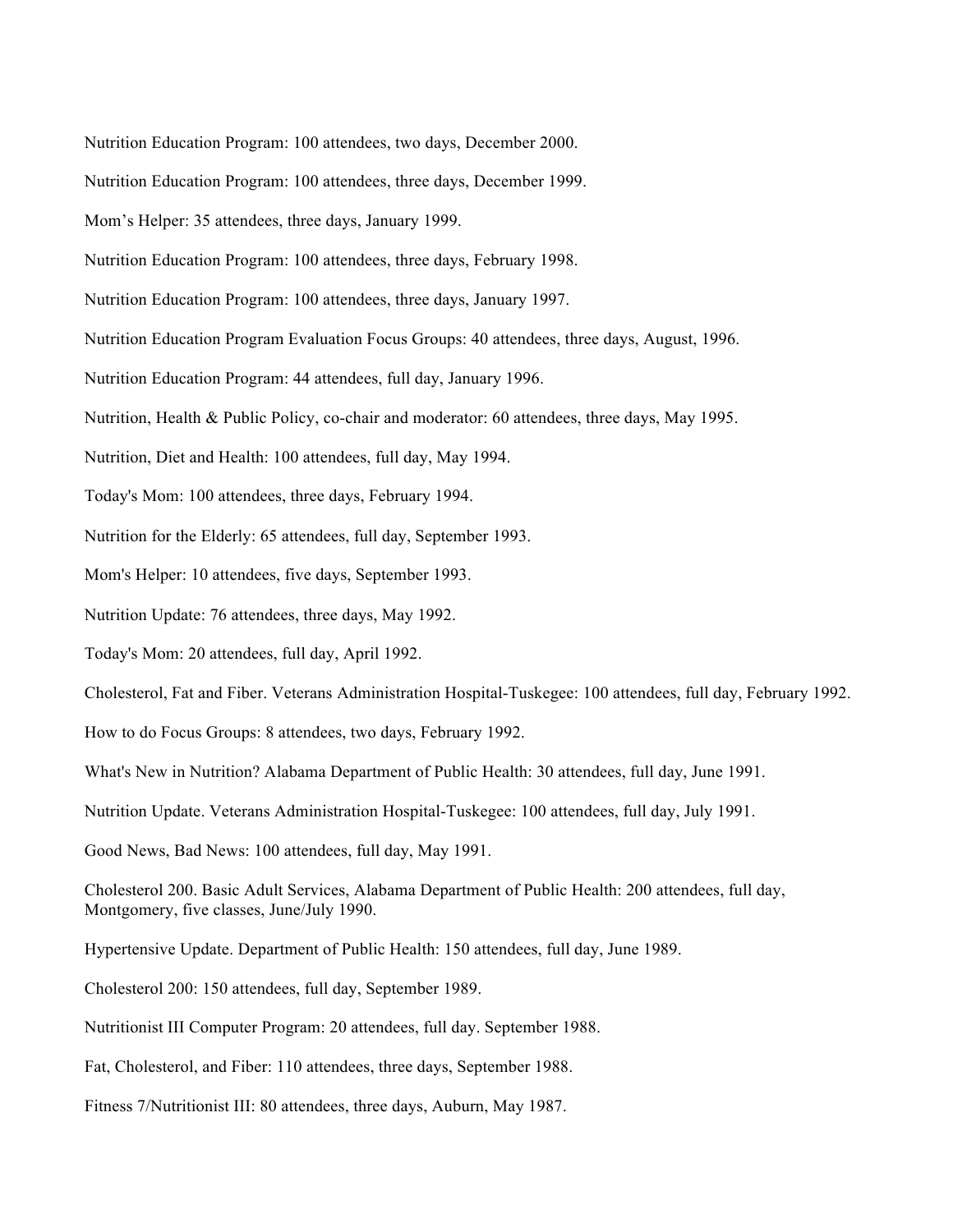Nutritionist III Computer Program: 40 attendees, full day, October 1987.

Fitness 7: 7 attendees, full day, February 1986.

Nutrition Facts: 80 attendees, three days, May 1986.

Fitness: 80 attendees, full day, June 1986.

Trim and Slim: 100 attendees, full day, February 1986.

Eating Disorders: 120 attendees, full day, March 1984.

# **INVITED DISTRICT/REGIONAL/NATIONAL LECTURES** *(selected)*

Parmer SM, **Struempler B.** *Using iPad Apps to Teach Extension Nutrition Education*. National Extension Association of Family and Consumer Sciences, Lexington, Kentucky (accepted for September 2014).

Parmer G, Parmer SM, **Struempler B.** *Mobile Labs of iPads for Extension Education*. National Extension Technology Conference, Manhattan, Kansas, 2014.

**Struempler B,** Parmer SM. Body Quest Food of the Warrior: Combating childhood obesity through nutrition education. *Auburn Speaks*, 2014:250-258. Office of the Vice President for Research and Economic Development, Auburn University, AL 36849.

Parmer SM, **Struempler B**. *Body Quest: Food of the Warrior iPad Apps.* Society for Nutrition Education Technology Fair, Portland, Oregon, 2013.

Parmer SM, Parmer G, Struempler B. *Developing iPad Apps for Nutrition Education*. National Extension Technology Conference, Indianapolis, Indiana, 2013.

**Struempler B**, Graham K. *Childhood Obesity Prevention Intervention using iPad Apps and Clickers for Elementary Youth.* National Extension Association of Family and Consumer Science, Columbus, Ohio, 2012.

Parmer G, Parmer SM, **Struempler B**, Smith S. *Integrating Technology in a Childhood Obesity Prevention Program: A Practical Application for Clickers and SharePoint*. National Extension Technology Conference, New Orleans, Louisiana, 2012.

Parmer SM, Parmer G, **Struempler B**. *Developing iPad Apps for Extension Education. National Extension Technology Conference,* New Orleans, Louisiana, 2012.

Parmer S, **Struempler B**, Graham K, Smith S, Mastropeitro. *Body Quest: Food of the Warrior.* Society for Nutrition Education and Behavior, Washington DC, 2012.

**Struempler B,** Parmer SM, Gregg M, Graham KK. *Nutrition iPad Apps Showcase,* Society for Nutrition Education and Behavior, 2012.

Graham KK, Parmer SM, **Struempler B,** Gregg M. *Using iPad to Teach Nutrition Education*, Society for Nutrition Education and Behavior, 2012.

Parmer SM, **Struempler B,** Graham KK, Gregg M. *Developing a Storyboard for an iPad Nutrition App*, Society for Nutrition Education and Behavior, 2012.

Parmer SM, Smith SM, Gregg M, **Struempler B.** *Just a Click Away: Using clickers and SharePoint to manage*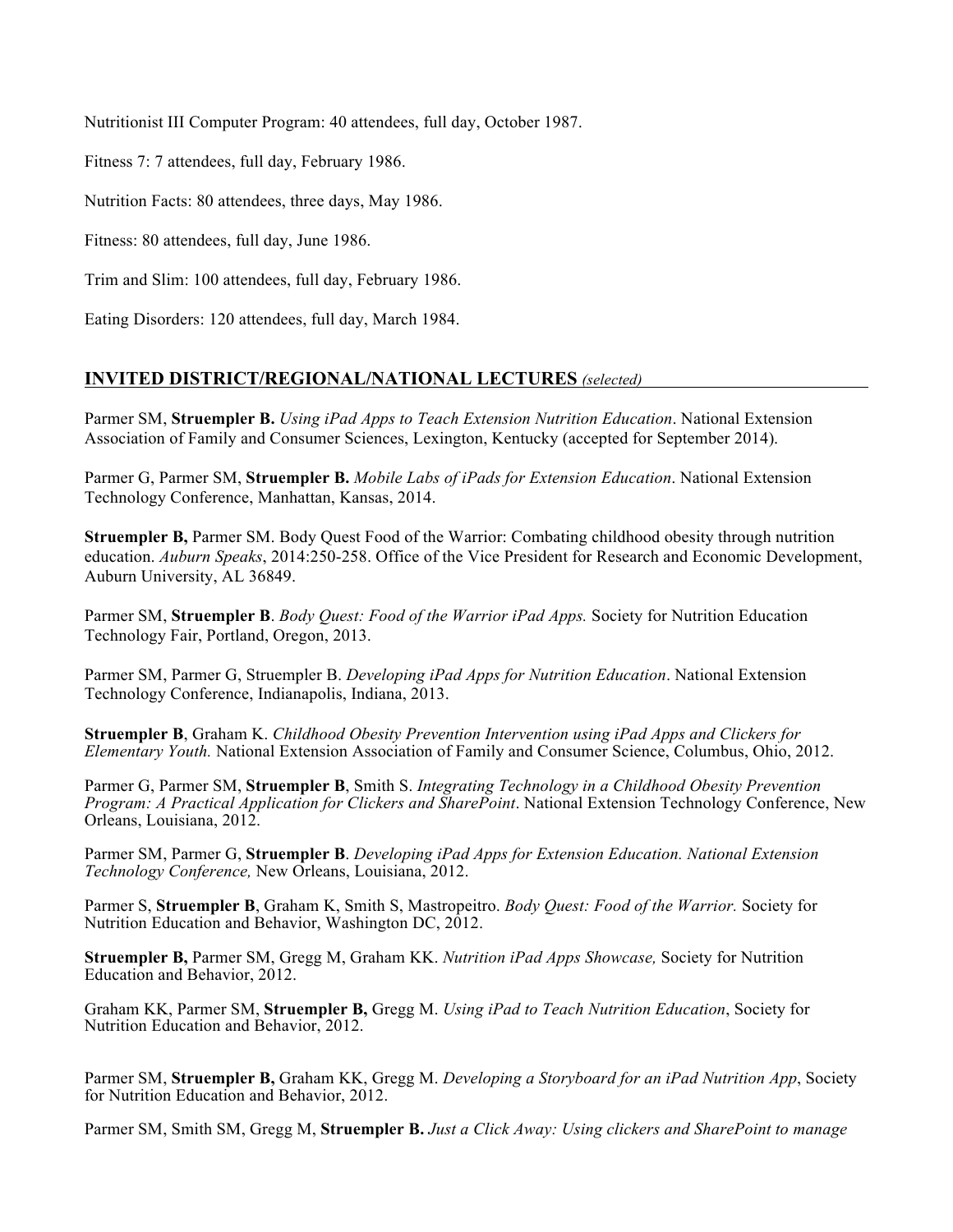*nutrition evaluation data,* Society for Nutrition Education and Behavior, 2012.

Smith, SM, Parmer SM, **Struempler B,** Gregg M. A*re Clickers Effective for Data Collection with Youth Students*, Society for Nutrition Education and Behavior, 2012.

**Struempler B.** *SNAP-Ed in Alabama.* Alabama Diabetes Network statewide meeting, Montgomery, AL, 2012.

**Struempler B.** Parmer S. *Body Quest: Food of the Warrior.* Child Nutrition Program statewide meeting. Perdido Beach, AL, 2011.

**Struempler B.** *Body Quest: Food of the Warrior.* Southern Regional Meeting, Food and Nutrition Service, Atlanta, GA, 2011.

**Struempler B,** Parmer S. *Leader's Update.* National Extension Association of Family and Consumer Sciences annual meeting. Birmingham, AL, 2009.

**Struempler B.** *Feeding Your Family in Challenging Times.* National Extension Association of Family and Consumer Sciences annual meeting. Birmingham, AL, 2009.

**Struempler B.** *Food and Nutrition Service education policies.* Alabama Department of Human Resources. Guidelines given to South Carolina and North Carolina, 2008.

**Struempler B.** *Nutrition Education Evaluations are FUN (Fantastic, Unique and New).* Pennsylvania Nutrition Education Network, Strengthening the Food Resource Safety Net, 2005.

**Struempler B**, Parmer S. *Feed Your Mind: An Interactive Nutrition Game and Evaluation.* Food and Nutrition Service National Nutrition Education Conference, 2005.

**Struempler B,** Parmer S. *Come and Get It: An Interactive Nutrition Game and Evaluation for Young Children.* Food and Nutrition Service National Nutrition Education Conference, 2005.

Parmer S, **Struempler B.** *Nutrition Education: Beyond the Brochure*. Food and Nutrition Service National Nutrition Education Conference, 2005.

Powers AR, **Struempler B.** *Investigation of Effects of a Nutrition Education Program on Elementary Students' Dietary Behavior and Nutrition Knowledge,* Society for Nutrition Education, 2005.

Parmer S, **Struempler B.** *Nutrition Education: Beyond the Brochure.* Society for Nutrition Education. 2005.

**Struempler B.** *Nutrition Education Evaluations are FUN [Fantastic, Unique and New].* Society of Nutrition Education 2004.

**Struempler B.** *Nutrition Education Program.* Alabama Department of Human Resources. 2002.

**Struempler B.** *Community Nutrition at its Best.* Six Million Dollar Club, Florida, 2000.

**Struempler B.** *Nutrition Update.* Southern Region Baby Boomer Workshop, South Carolina, 2000.

**Struempler B.** *Nutrition News.* Alabama Home Economics Association-District H. Auburn, April 25, 1988.

**Struempler B.** *Cholesterol Intake in Children.* Mobile District Dietetic Association. Mobile, February 5-6, 1987.

**Struempler B.** *Alabamians Knowledge of Heart Disease*. Dothan District Dietetic Association. Dothan, November 3, 1987.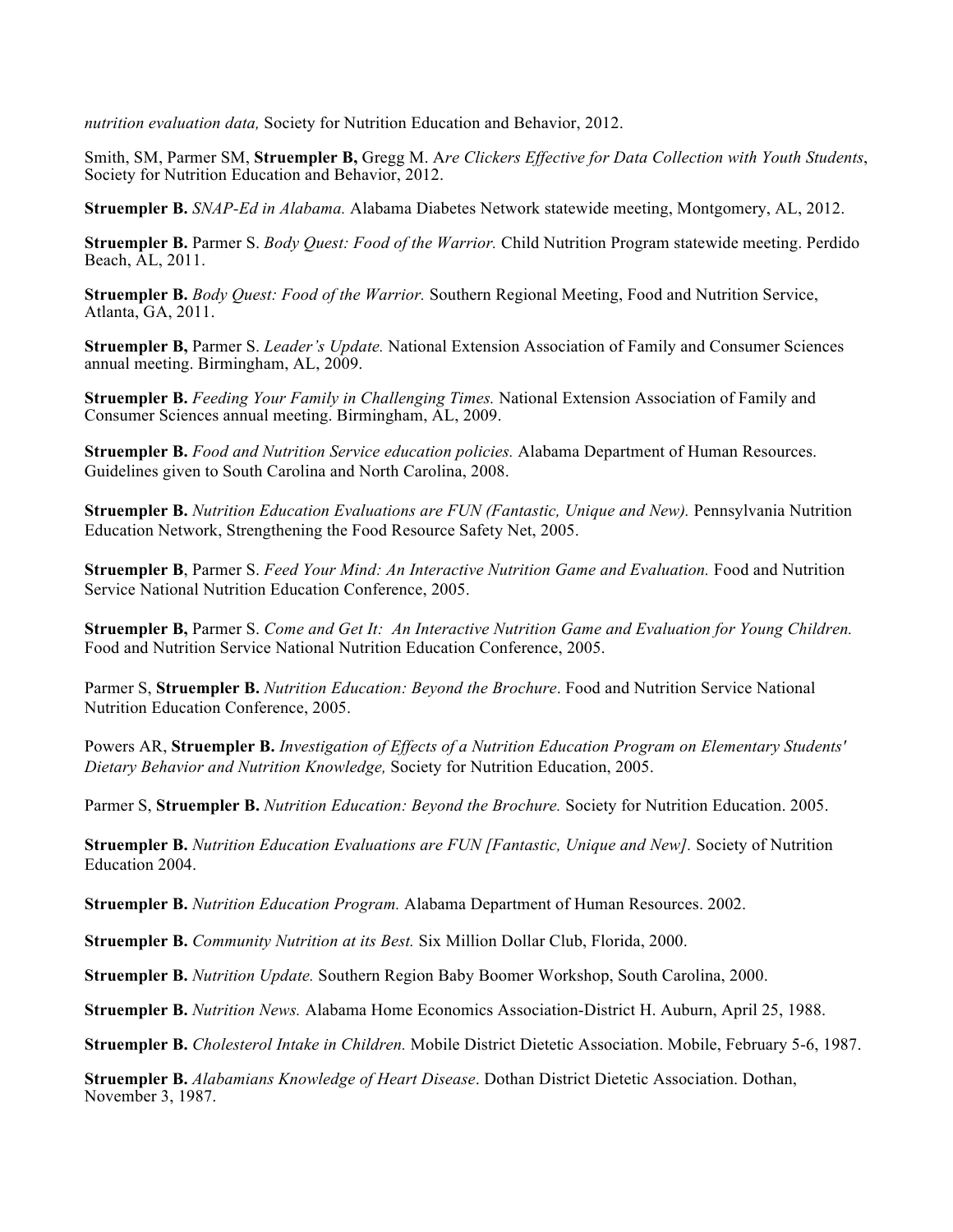**Struempler B**. *Quackery and Nutrition.* Auburn and Montgomery Districts Dietetic Association. Auburn, June 19, 1986.

**Struempler B.** *Osteoporosis*. Mobile County Health Department. Mobile, September 3-4, 1986.

**Struempler B.** *Computer Software in Nutrition and Health.* Tuskegee District Dietetic Association. Montgomery, November 14, 1985.

**Struempler B.** *Let the Computer Do the Talking*. Auburn and Montgomery Districts Dietetic Association. Auburn, June 21, 1985.

# **BOOKS & BOOK CHAPTERS**

**Struempler B**. Meal planning. In: *The Auburn Cookbook*. Auburn, Ala: Alabama Cooperative Extension System; 1996; Section 1.

Keith B, Salmons N, **Struempler B**. Sports nutrition. In: *Auburn Football Summer Conditioning Manual*. Auburn, Ala: Auburn University; 1988:67-76.

**Struempler B**. *Diabetes Learn-at-Home.* Auburn, Ala: Alabama Cooperative Extension Service; 1987.

**Struempler B**. *Trim and Slim Learn-at-Home.* Auburn, Ala: Alabama Cooperative Extension Service; 1985.

**REFEREED JOURNAL ARTICLES, INVITED NATIONAL REPORTS AND PROCEEDINGS** *(Lead author listed first.)*

**Struempler BJ**, Parmer SM, Mastropietro LM, Arsiwalla D, Bubb RR. Changes in fruit and vegetable consumption of third-grade students in Body Quest: Food of the Warrior, a 17-class childhood obesity prevention programs. *Journal of Nutrition Education and Behavior.* 2014. http://dx.doi.org/10.1016/j.jneb.2014.03.001.

**Struempler B,** Parmer SM. Body Quest Food of the Warrior: Combating childhood obesity through nutrition education. *Auburn Speaks*, 2014:250-258. Office of the Vice President for Research and Economic Development, Auburn University, AL 36849.

**Struempler BJ**, Parmer SM. Impact 2014: Childhood Obesity Body Quest. *National Extension Association of Family and Consumer Sciences*. NEAFCS National Office, Boca Raton, FL 33498.

**Struempler B,** Parmer SM. Body Quest: Food of the Warrior. *SNAP-Ed Connection e-Bulletin*, 2013. http://us5.campaign-archive2.com/?u=cld5bdad0525e0cbae72bdb92&id=473e2460b1

Parmer SM, **Struempler B.** Alabama FY13 SNAP-Ed Body Quest County Report. Community Nutrition Education Community of Practice, eXtension. 2013. http://www.extension.org/pages/70038/ipads-to-combatchildhood-obesity:-alabamas-body-quest-initiative.

**Struempler B,** Parmer SM. Body Quest: Food of the Warrior Apps. *SNAP-Ed Connection Resource Library*. 2013: http://snap.nal.usda.gov/resource-library/nutrition-apps-and-games

**Struempler B**, Parmer SM. Body Quest: Food of the Warrior. *SNAP-Ed Connection Resource Library.* 2013: http://snap.nal.usda.gov/foodstamp/resource\_finder\_search\_results.php

Parmer S, Parmer G, **Struempler B**. Testing a new generation: Implementing clickers as an Extension data collection tool. *Journal of Extension*, 2012:15(5).

Sabol A, Zizza C, **Struempler B**. Student and parent perceptions of barriers to and benefits of the School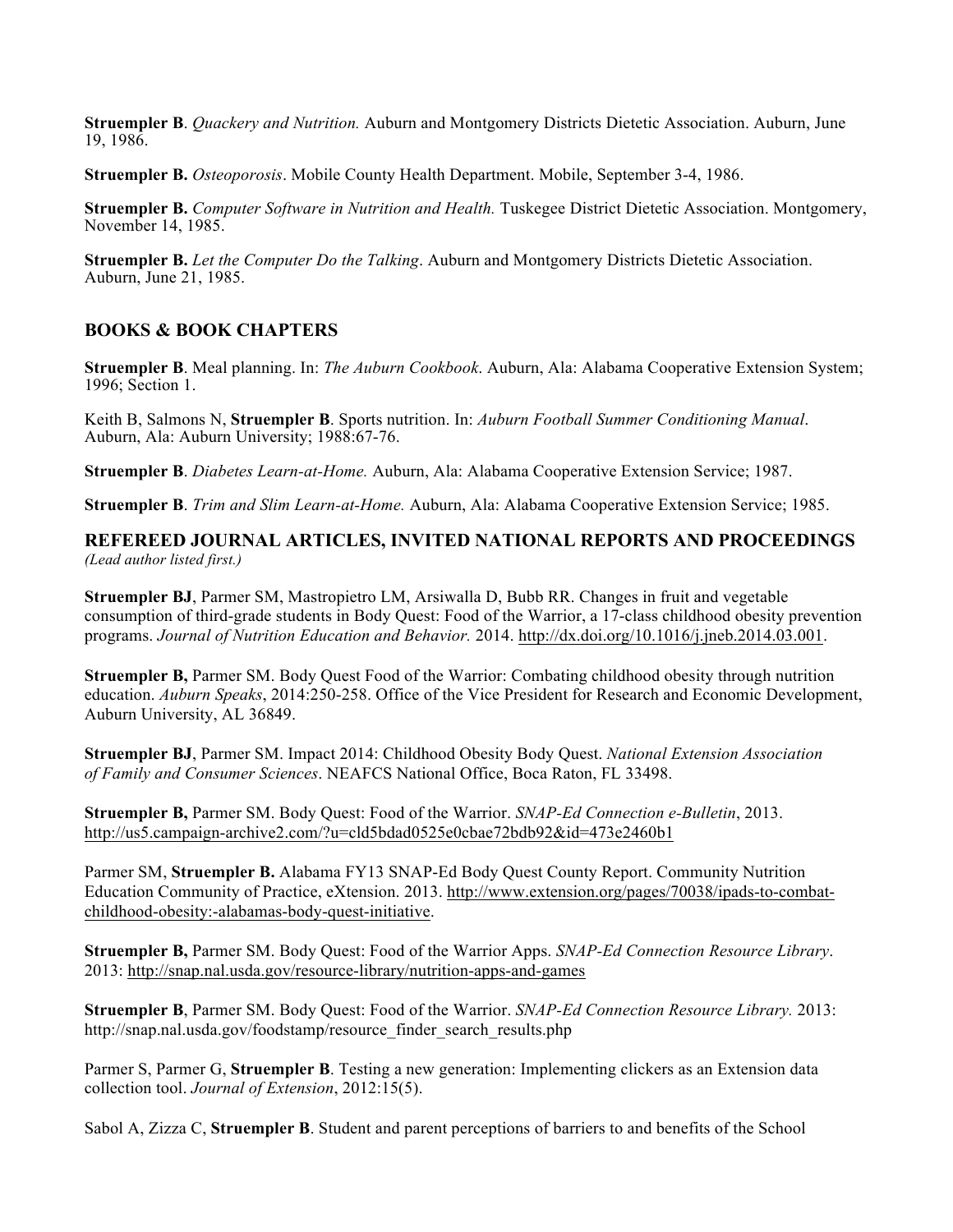Breakfast Program in elementary schools in Southeast Alabama. *Journal of Child Nutrition & Management,* 2011; 35(2).

Kim K, **Struempler B**, Parmer SM. Decision of SNAP recipients to consumer more vegetables: An application of the theory of planned behavior. *Journal of Hunger & Environmental Nutrition,* 2011; 6:1-18.

Cornell CE, Littleton MA , Greene PG, Pulley L, Brownstein J N, Sanderson BK, Stalker VG, Matson-Koffman D, **Struempler B**, Raczynski JM. A Community Health Advisor Program to Reduce Cardiovascular Risk among Rural African American Women. *Health Education Research, 2009;* 24:622-633.

Parmer SM, Salisbury-Glennon J, Shannon D, **Struempler B**. 2009. School Gardens: An Experimental Learning Approach for a Nutrition Education Program to Increase Fruit and Vegetable Knowledge, Preference and Consumption among Second Grade Students. *Journal of Nutrition Education and Behavior, 2009;* 41: 212-217. *NOTE: Received National Extension Association of Family and Consumer Science, Alabama Affiliate. Program Excellence through Research Award.*

Power AR, **Struempler B**. Guarino A, Parmer S. Effects of a nutrition education program on the dietary behavior and nutrition knowledge of second-grade and third-grade students. *Journal of School Health, 2005;* 75:129-33. *NOTE: Received National Extension Association of Family and Consumer Sciences, Southern Region Finalist. Florence Hall Award.*

Raby A, **Struempler B**. Pizza Please: An interactive nutrition evaluation for second and third grade students. *Journal of Nutrition Education and Behavior, 2005; 37:94-95. NOTE: Received National Extension Association of Family and Consumer Sciences, Alabama Affiliate. Program Excellence through Research Award.*

Eck S, **Struempler B**, Raby A. Once Upon a Time in America: An interactive nutrition evaluation. *Journal of Nutrition Education and Behavior, 2005; 37:46-47. NOTE: National Extension Association of Family and Consumer Sciences, Alabama Affiliate. Florence Hall Award.*

Littleton J, et al. Lessons Learned from the Uniontown Community Health Project. *American Journal of Health Behavior,* 26(1): 34-42.

**Struempler B,** Cobrin S. Feed Your Mind: An interaction nutrition evaluation. *Journal of Nutrition Education,* January/February 2002: (34) 59-61.

**Struempler B**, Marshall A. Using low-literacy newsletters to provide nutrition education for limited-resource individuals. *Journal of Nutrition Education,* January/February 1999; (31)64-65.

**Struempler B**, Brown A, Sanders L, Jelinek S. Understanding of the new food label by extension professionals. *Journal of Extension*, April 1997; (35)1-5.

**Struempler B**. Progress toward nutrition-related Healthy Alabama 2000 objectives. *Journal of the Alabama Academy of Sciences*, 1993; 64:298-310.

**Struempler B**, Bobroff L, Forester D. Extension in the Nineties: Addressing Critical Issues in Nutrition, Diet and Health. *National Association of State Universities and Land-Grant Colleges (NASULGC) Extension Committee on Organization and Policy (ECOP)*, 1991.

**Struempler B**. *Apples -- With or Without Worms*. Southern Regional Workshop on Sustainable Agriculture, 1991; 8 pages.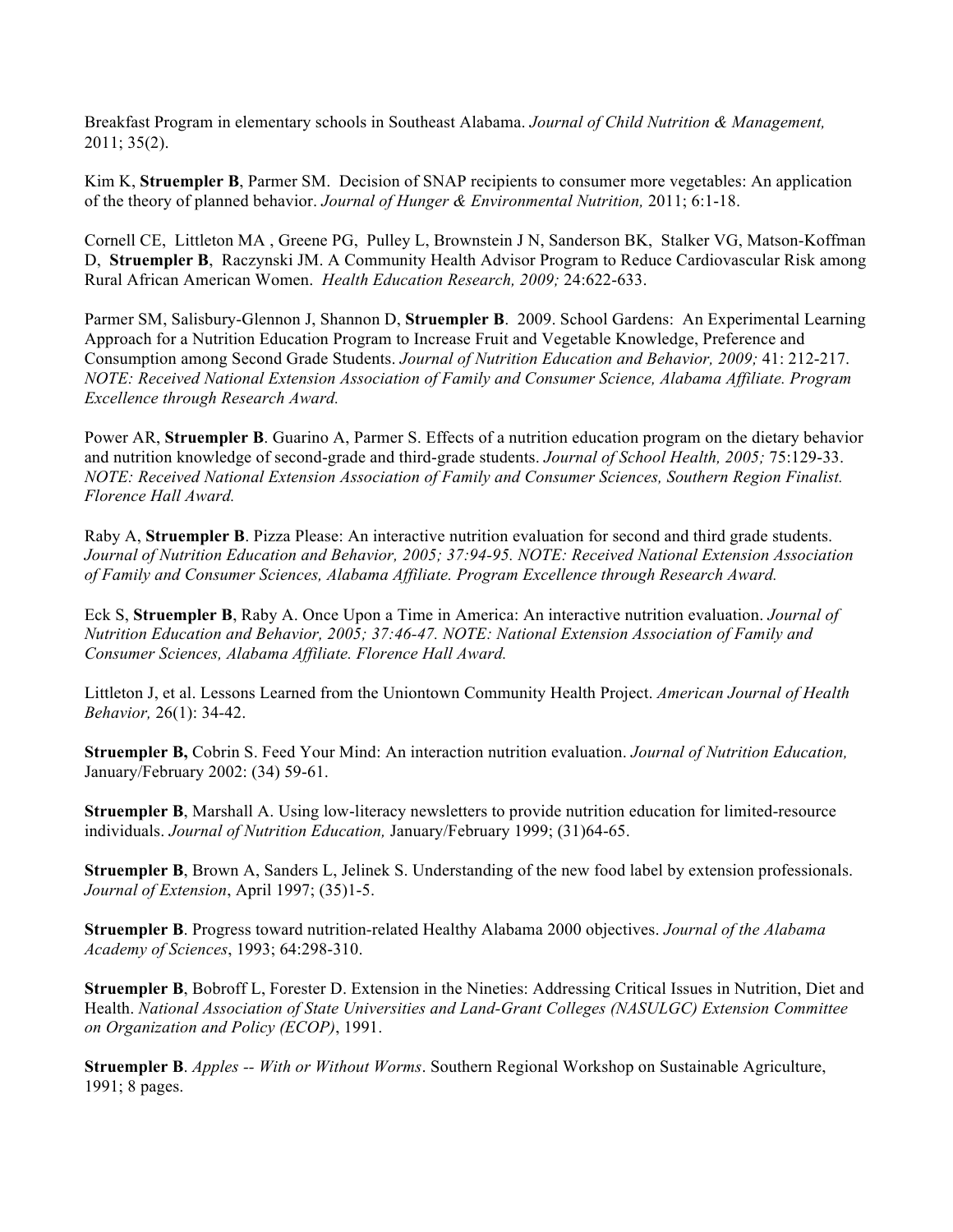**Struempler B**. *Linkages: Agricultural Production and Human Health*. National Extension Integrated Pest Management Conference, 1990; 66-67.

**Struempler B**, Tate D, Blount L, Goebel V. Today's Mom. *Journal of Nutrition Education*, 1989; 21:284A.

Bamberg R, Acton RT, Goodson L, **Struempler B**, Williams JC. The effect of health risk assessment in conjunction with health promotion education on compliance with health related behaviors. *Journal of Allied Health*, 1989; 18:271-280. **Struempler B**, Witcher B. Infant Mortality: Implications for Nutrition Education. *National Association of State Universities and Land-Grant Colleges (NASULGC) Extension Committee on Organization and Policy (ECOP,* 1989).

**Struempler B**. Cardiovascular update '86--cooking lite, eating right. *Extension Review, s*pring edition, 1987; 28-29.

Barron S, Lane H, Hannon T, **Struempler B**, Williams J. Factors influencing duration of breastfeeding among low-income women. *Journal of the American Dietetic Association,* 1988; 88:1557-1561.

Serfass RE, McHugh, MZ, **Struempler BJ**, Garcia PA. Elemental balances in obese women fed a hypocaloric dietary regimen. *Nutrition Research*, 1983; 3:1560-1700.

# **ABSTRACTED PUBLICATIONS** *(Lead author listed first.)*

Parmer SM, **Struempler B.** Using iPad Apps to Teach Extension Nutrition Education, National Extension Association of Family and Consumer Science, Lexington, Kentucky (accepted for September 2014).

**Struempler B,** Mastropietro L, Parmer SM, Arsiwalla D, Smith SM. Changes in Fruit and Vegetable Consumption of Third Grade Student in Body Quest: Food of the Warrior. Society for Nutrition Education and Behavior, 2013.

**Struempler B,** Parmer SM, Gregg M, Graham KK. Nutrition iPad Apps Showcase, Society for Nutrition Education and Behavior, 2012.

Graham KK, Parmer SM, **Struempler B,** Gregg M. Using iPad to Teach Nutrition Education, Society for Nutrition Education and Behavior, 2012.

Parmer SM, **Struempler B,** Graham KK, Gregg M. Developing a Storyboard for an iPad Nutrition App, Society for Nutrition Education and Behavior, 2012.

Parmer SM, Smith SM, Gregg M, **Struempler B.** Just a Click Away: Using clickers and SharePoint to manage nutrition evaluation data. Society for Nutrition Education and Behavior, 2012.

Smith, SM, Parmer SM, **Struempler B,** Gregg M. Are Clickers Effective for Data Collection with Youth Students, Society for Nutrition Education and Behavior, 2012.

**Struempler B**, Parmer S. *Feed Your Mind: An Interaction Nutrition Game and Evaluation.* FNS National Nutrition Education Conference, 2005.

Parmer S, **Struempler B**. *Nutrition Education: Beyond the Brochure*. FNS National Nutrition Education Conference, 2005.

Powers AR, **Struempler B**. *Investigation of Effects of a Nutrition Education Program on Elementary Students' Dietary Behavior and Nutrition Knowledge*. Society for Nutrition Education, 2005.

Parmer S, **Struempler B**. *Nutrition Education: Beyond the Brochure. Society for Nutrition Education,* 2005.

Raby A, **Struempler B**. *Pizza Please: An interactive nutrition evaluation.* Society for Nutrition Education, 2004.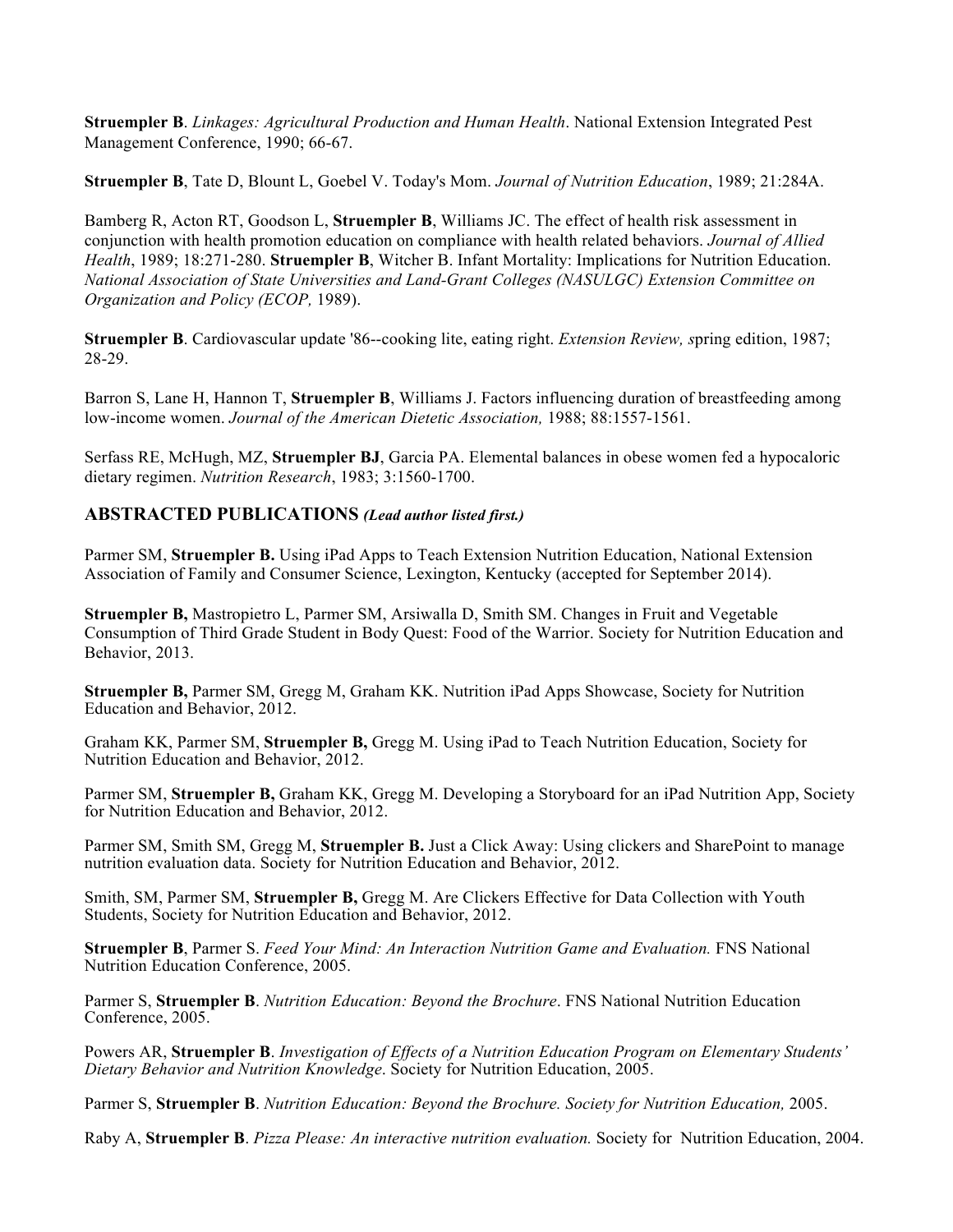Raby A, **Struempler B**, Parmer S. *Knowledge and Behavior Changes in Fourth and Fifth Grade Students in a Nutrition Education Program.* Society for Nutrition Education, 2003.

Parmer S, **Struempler B**. A *Model for a Seamless Nutrition Education Program for Limited-resource Individuals.* Society for Nutrition Education, 2003.

Eck S, **Struempler B**, Parmer S. *An Interactive Nutrition Evaluation for Elementary Students.* Society for Nutrition Education, 2003.

**Struempler B**, Hayner D, Parmer S. *Come and Get It: An Interactive Nutrition Game and Evaluation for Young Children*. Society for Nutrition Education, 2001.

**Struempler B**, Herriford J. *Mom's Helper, an In-home Breastfeeding Peer Support Program.* Society for Nutrition Education, 2000.

Cobrin S, **Struempler B**. *Feed Your Mind.* Society for Nutrition Education, 2000.

Parmer S, **Struempler B**. *Assessment of Family Meal Time Behaviors and Characteristics of Limited-resource Population.* Society for Nutrition Education, 2000.

**Struempler B**. *Simply Good Cooking: A Community Nutrition Program.* Society for Nutrition Education, 1999.

Inniss A, **Struempler B**. *Body image concerns, dieting and food attitudes among children ages 9-13 years.* Society for Nutrition Education, 1999.

**Struempler B**, Marshall A. *Nutrition knowledge and dietary habits of limited resource Alabamians.* Society for Nutrition Education, July 1998.

Thompson B, **Struempler B**. *Mom's Helper.* WIC Directors Conference, 1999.

**Struempler B**, Marshall A. *Readiness to change cooking and eating behaviors for chronic disease among limited-resource individuals.* Society for Nutrition Education, 1998.

Marshall A, **Struempler B**. *Effectiveness of a social marketing technique: A television campaign to promote dietary behavior change among limited-resource Alabamians.* Society for Nutrition Education, 1998.

Marshall A, **Struempler B**. *Nutrition Knowledge and Dietary Habits of Limited Recourse Alabamians.* Society for Nutrition Education, 1997.

**Struempler B**. *Nutrition Education Program*. Society for Nutrition Education, 1996.

**Struempler B**. *Nutrition Education Program*. Healthy Alabama 2000 Nutrition Coalition, 1996.

**Struempler B**. *Consumer's Understanding of the New Food Label*. Society for Nutrition Education, 1995.

**Struempler B**. *Today's Mom*. Society for Nutrition Education, 1995.

**Struempler B**. *Resources Available through Alabama Cooperative Extension Service for Adults*. Alabama State Adult Education Conference, 1995.

**Struempler B**, Brown MA. *Understanding of the New Food Label by Alabamians*. Alabama Association of Family and Consumer Science, 1995.

**Struempler B**, Brown MA. *Consumers' Understanding of the New Food Label*. Southern Association of Agricultural Scientists, 1995.

**Struempler B**. *Today's Mom*. National Association of State Universities and Land-Grant Colleges (NASULGC) Extension Committee on Organization and Policy (ECOP), 1992.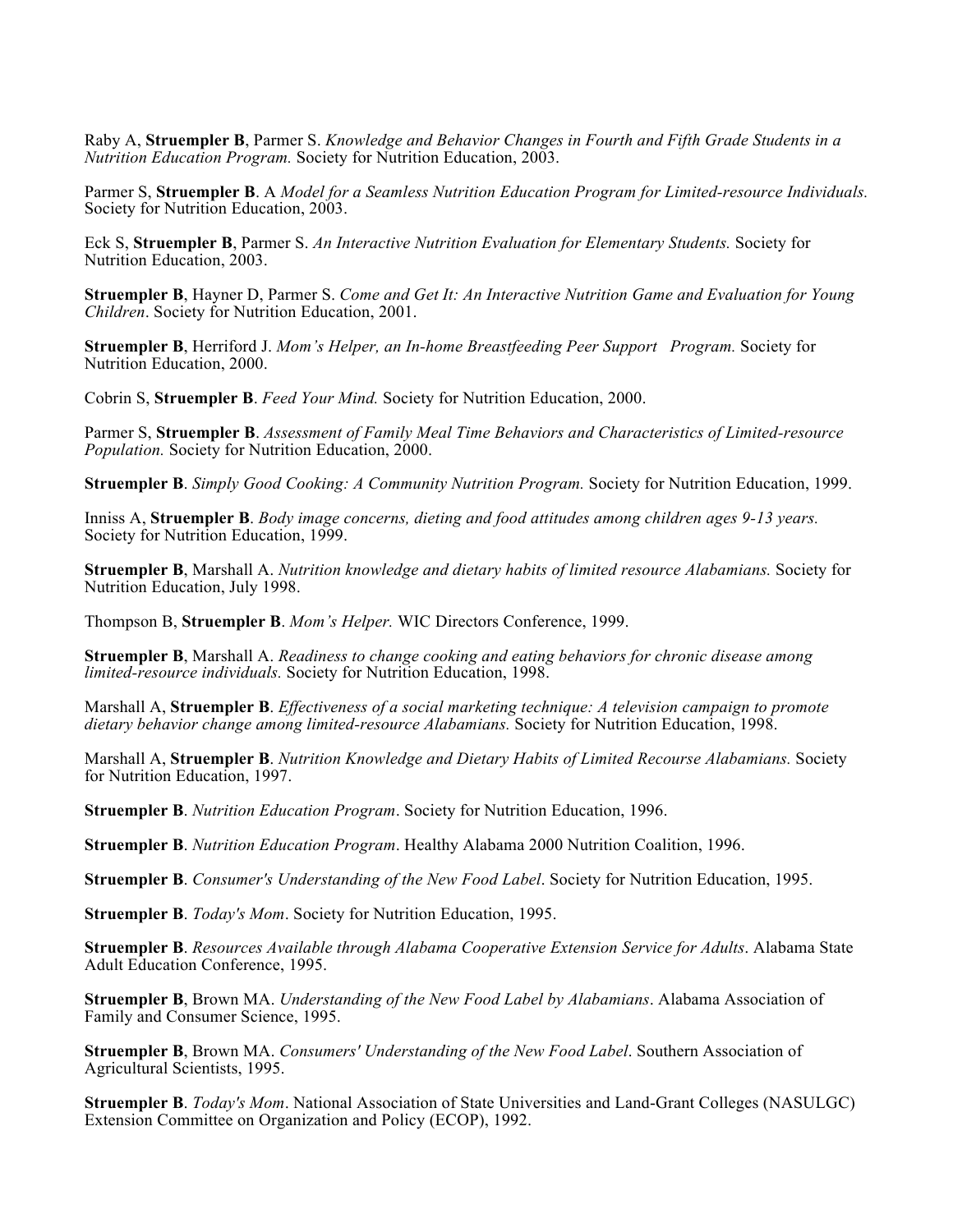**Struempler B**, Goodson L. *Health Updates for Alabamians*. Alabama Gerontological Society, 1988.

**Struempler B**. *Trim and Slim*. National Association of State Universities and Land-Grant Colleges (NASULGC) Extension Committee on Organization and Policy (ECOP), 1986.

**Struempler B**. *Nutriquiz*. National Association of State Universities and Land-Grant Colleges (NASULGC) Extension Committee on Organization and Policy (ECOP), 1986.

**Struempler B**. *Fitness 7*. National Association of State Universities and Land-Grant Colleges (NASULGC) Extension Committee on Organization and Policy (ECOP), 1986.

**Struempler BJ**. *Trim and Slim II Weight Reduction Program, Camp, and Learn-at-Home*. National Association of State Universities and Land-Grant Colleges (NASULGC) Extension Committee on Organization and Policy (ECOP), 1986.

**PROFESSIONAL PUBLICATIONS AND OTHER CREATIVE WORKS** *(Lead author listed first; peer reviewed)*

Gregg M, **Struempler B**, Parmer S. *Body Quest: Food of the Warrior Card Deck.* Auburn, Ala: Alabama Cooperative Extension System; 2011; NEP-140.

**Struempler B**, Parmer S. *Fruit Bags: Eat fruit every day.* Auburn, Ala: Alabama Cooperative Extension System; 2011; NEP-136.

**Struempler B**, Parmer S. *Body Quest: Food of the Warrior Scrolling Banner.* Auburn, Ala: Alabama Cooperative Extension System; 2011; NEP-161.

**Struempler B**, Parmer S. *Body Quest: Food of the Warrior Retractable Banners.* Auburn, Ala: Alabama Cooperative Extension System; 2011; NEP-151.

**Struempler B**, Parmer S. *Body Quest: Food of the Warrior Character Posters.* Auburn, Ala: Alabama Cooperative Extension System; 2011; NEP-152.

**Struempler B**, Parmer S. *Body Quest: Food of the Warrior Battle Cry.* Auburn, Ala: Alabama Cooperative Extension System; 2011; NEP-162.

**Struempler B**, Parmer S. *Body Quest: Food of the Warrior Vow Poster.* Auburn, Ala: Alabama Cooperative Extension System; 2011; NEP-141.

**Struempler B**, Parmer S. *Body Quest: Food of the Warrior Stickers.* Auburn, Ala: Alabama Cooperative Extension System; 2011; NEP-170.

**Struempler B**, Parmer S. *Body Quest: Food of the Warrior Vow Cards.* Auburn, Ala: Alabama Cooperative Extension System; 2011; NEP-143.

**Struempler B**, Parmer S. *Body Quest: Food of the Warrior Power Bands.* Auburn, Ala: Alabama Cooperative Extension System; 2011; NEP-166.

**Struempler B**, Parmer S. *Snappy Veggie Snacks Bowls.* Auburn, Ala: Alabama Cooperative Extension System; 2011; NEP-167.

**Struempler B**, Parmer S. *Are You a Nutrition Facts Expert*. Auburn, Ala: Alabama Cooperative Extension System; 2011; NEP-169.

**Struempler B**, Parmer S. *Recipe Tester Recipe Magnets.* Auburn, Ala: Alabama Cooperative Extension System; 2011; NEP-145.

**Struempler B**, Parmer S. *Nutrition Slap Brackets: Dietary Guidelines.* Auburn, Ala: Alabama Cooperative Extension System; 2010; NEP-133.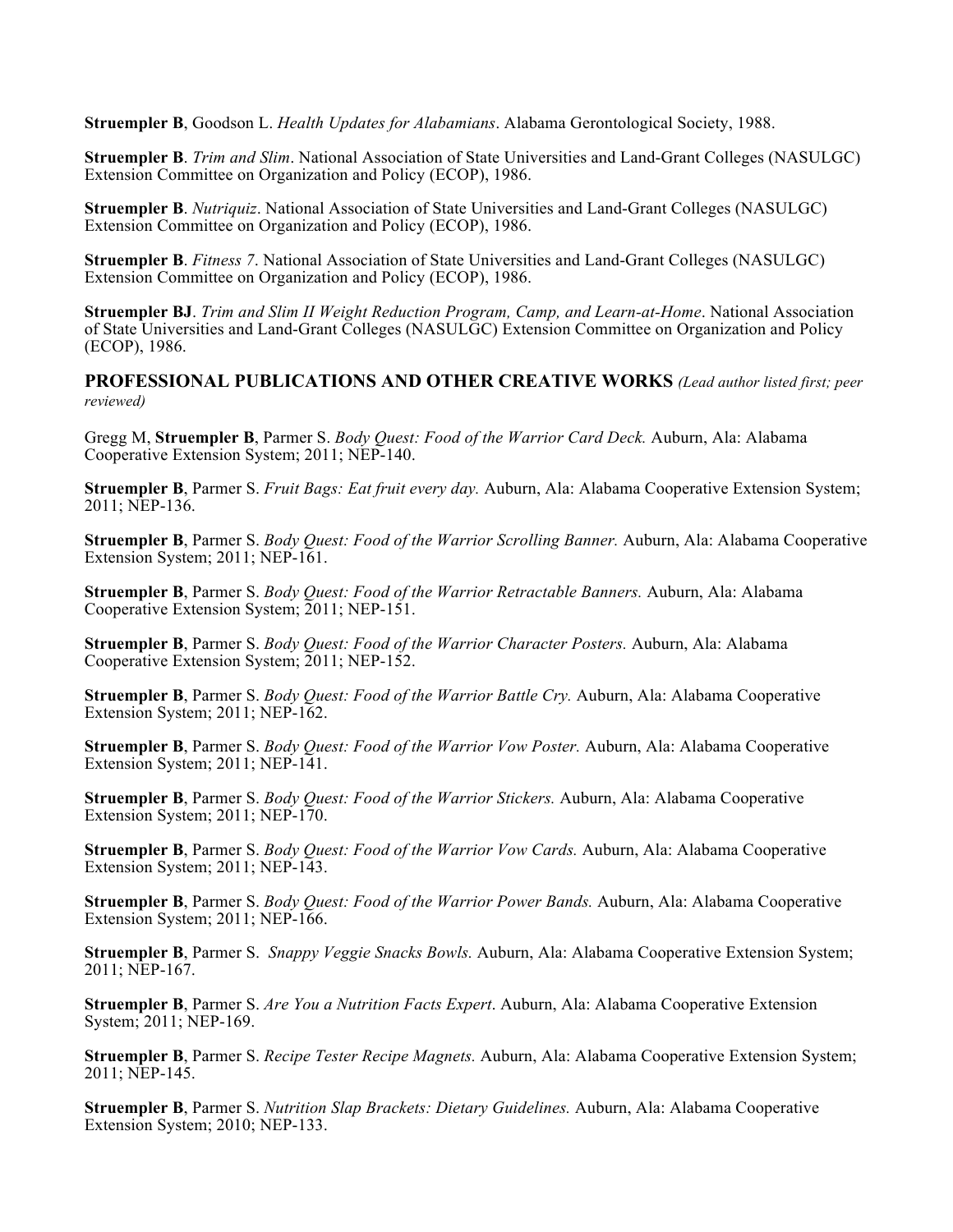**Struempler B**, Parmer S. *Don't Be Square: Eat Green Flashing Necklace.* Auburn, Ala: Alabama Cooperative Extension System; 2010; NEP-135.

**Struempler B**, Parmer S. *Save Money to Buy Fruits and Vegetables Bank*. Auburn, Ala: Alabama Cooperative Extension System; 2010; NEP-132.

**Struempler B**, Parmer S. *10,000 Steps a Day Pedometer*. Auburn, Ala: Alabama Cooperative Extension System; 2009; NEP-128.

**Struempler B**. Baby's First Calendar (English and Spanish). Auburn, Ala: Alabama Cooperative Extension System; 2008. *NOTE: Association of Communication Educators, National Winner. Extension Publication Association for Communication Excellence for "Calendario del Primter Ano de Vida del Bebe. Won two awards: (1) the Gold Award in the Diversity, Targeted Publications and (2) Outstanding Professional Skill Award for Diversity, 2008.*

**Struempler B**, Parmer S. *A Gold Medal for Fruits and Vegetables.* Auburn, Ala: Alabama Cooperative Extension System; 2007; NEP-126.

**Struempler B**, Parmer S. *Circle Puzzle: Make Every Plate a Rainbow*. Auburn, Ala: Alabama Cooperative Extension System; 2005; NEP-121. *NOTE: Received National Extension Association of Family and Consumer Sciences, National Winner, Southern Region Winner and Alabama Affiliate Winner. Communications Educational Publication Award.*

Eck S, **Struempler B**. *Once Upon a Time in America*. Auburn, Ala: Alabama Cooperative Extension System; 2003. *NOTE: Starter Kit includes a set of game cards, banner, Guide for Instructor, answers to questionnaire, pre-post nutrition evaluation questionnaire and curriculum guide.*

Raby A, **Struempler B**. *Pizza Please* (NEP)*.* Auburn, Ala: Alabama Cooperative Extension System; 2003. *NOTE: Game Kit includes set of game pieces and Instructor's Guide [Pizza Please Questionnaire, More Pizza Please, Mealtime Manners, and Pizza Please Certificate].*

Raby A, **Struempler B**. *More Pizza Please*. Auburn, Ala: Alabama Cooperative Extension System; 2003; NEP-113.

Raby A, **Struempler B**. *Mealtime Manners*. Auburn, Ala: Alabama Cooperative Extension System; 2003; NEP-114.

Raby A, **Struempler B**. *Pizza Please Certificate.* Auburn, Ala: Alabama Cooperative Extension System; 2003; NEP-081.

Raby A, **Struempler B**. *Pizza Please Evaluation.* Auburn, Ala: Alabama Cooperative Extension System; 2003; NEP-112.

**Struempler B**, Parmer SM. *Cootie Catcher: Good Nutrition in a Finger Puzzle:* Auburn, Ala: Alabama Cooperative Extension System, 2002. *NOTE: Received National Extension Association of Family and Consumer Sciences, National Winner – 2nd Place.*

**Struempler B**, Parmer S. *Post-It Note Pads*. Auburn, Ala: Alabama Cooperative Extension System; 2002.

**Struempler B**, Parmer S. *Bike Style Bottle.* Auburn, Ala: Alabama Cooperative Extension System; 2002; NEP-130.

**Struempler B**, Parmer S. *Mouse Pad*. Auburn, Ala: Alabama Cooperative Extension System; 2002.

**Struempler B**, Parmer S. *Once Upon A Time In American ID Card*. Auburn, Ala: Alabama Cooperative Extension System; 2002.

**Struempler B**. *Food Guide Pyramid for Young Children.* Auburn, Ala: Alabama Cooperative Extension System; 2003.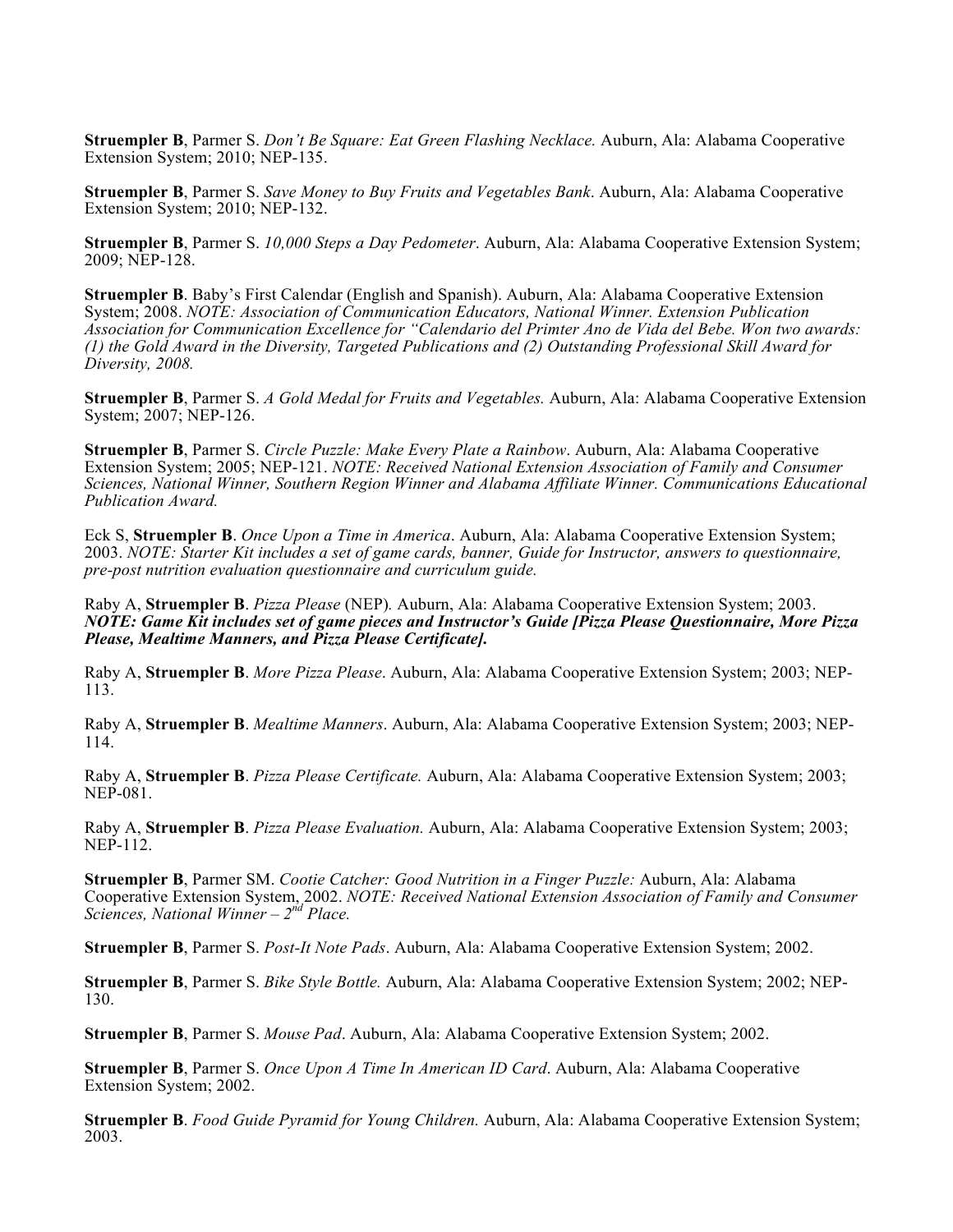**Struempler B**. *You're #1 with EFNEP.* Auburn, Ala: Alabama Cooperative Extension System; 2002.

**Struempler B**. *Discover a New World and Join EFNEP.* Auburn, Ala: Alabama Cooperative Extension System; 2002.

**Struempler B**. *You're #1 with EFNEP.* Auburn, Ala: Alabama Cooperative Extension System; 2002.

**Struempler B**. *Read Up on EFNEP and Become Food Smart.* Auburn, Ala: Alabama Cooperative Extension System; 2002.

**Struempler B**. *EFNEP is a Blast.* Auburn, Ala: Alabama Cooperative Extension System; 2002.

**Struempler B**, Parmer SM. *Laugh a Little and Make Your Tummy Happy.* Auburn, Ala: Alabama Cooperative Extension; 2001. NEP-101. *NOTE: Received National Extension Association of Family and Consumer Sciences, National Winner – 2nd Place. Communications Educational Publications Award.*

**Struempler B**, Parmer S. *Tooth Decay Go Away.* Auburn, Ala: Alabama Cooperative Extension System; 2000.

**Struempler B**, Parmer S. *Body Building with Foods.* Auburn, Ala: Alabama Cooperative Extension System; 2000..

**Struempler B**, Parmer S. *Rise and Shine with Breakfast.* Auburn, Ala: Alabama Cooperative Extension System; 2000.

**Struempler B**, Parmer S. *Don't Get Bugged by a Food Germ.* Auburn, Ala: Alabama Cooperative Extension System; 2000.

**Struempler B**, Parmer S. *Give Me 5.* Auburn, Ala: Alabama Cooperative Extension System; 2000.

**Struempler B**, Parmer S. *Yummy in the Tummy with a Happy Plate.* Auburn, Ala: Alabama Cooperative Extension System; 2000.

**Struempler B**, Parmer S. *NEP Shopping List.* Auburn, Ala: Alabama Cooperative Extension System; 2000.

**Struempler B**. *Quick Meals for the Family.* Auburn, Ala: Alabama Cooperative Extension System; 1999; HE-253.

**Struempler B**, Hayner D. *Come and Get It.* Auburn, Ala: Alabama Cooperative Extension System: 1999. *NOTE: National Extension Association of Family and Consumer Sciences, Southern Region Finalist. Florence Hall Award.*

**Struempler B**. *There's No One Perfect Body Size for a Teenager.* Auburn, Ala: Alabama Cooperative Extension System; 1998; YHE-158.

**Struempler B**. *Mom's Helper*. Auburn, Ala: Alabama Cooperative Extension System: 1998; EFNEP-031 (packet logo).

**Struempler B**. *Stop! I am Hungry*. Auburn, Ala: Alabama Cooperative Extension System: 1998; EFNEP-123c

**Struempler B**. *Mom's Helper Certificate*. Auburn, Ala: Alabama Cooperative Extension System: 1998.

Marshall A, **Struempler B**. *Today's Mom.* Auburn, Ala: Alabama Cooperative Extension System; 1998.

**Struempler B**. *Nutrition Primer.* Auburn, Ala: Alabama Cooperative Extension System: 1998; HE-192.

**Struempler B**. *A Taste of Tex-Mex.* Auburn, Ala: Alabama Cooperative Extension System; 1998; YHE-226.

**Struempler B**. *Groo-o-vy.* Auburn, Ala: Alabama Cooperative Extension System; 1998; YHE-73.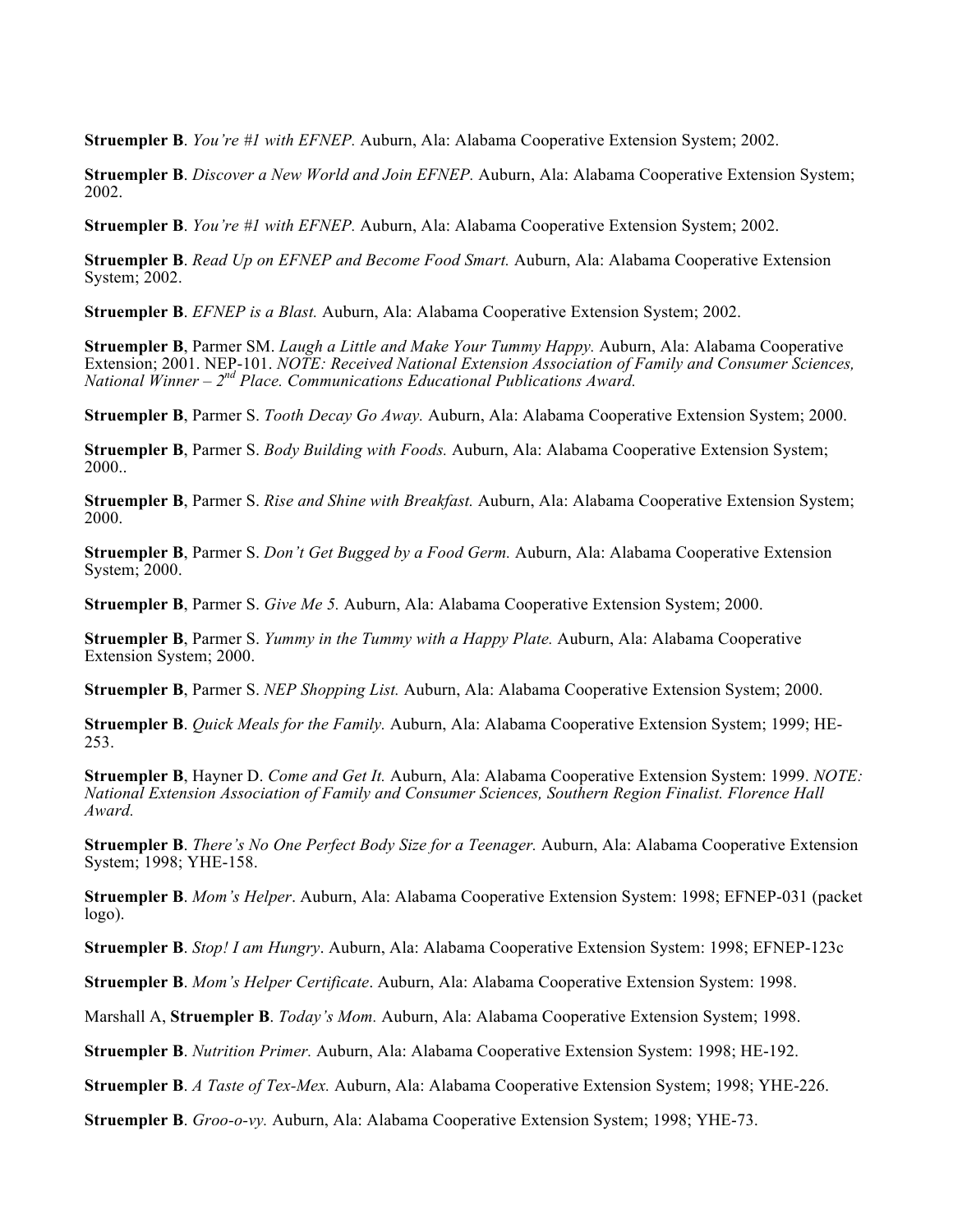**Struempler B**, Marshall A. *Nutrition Education Program Placemats.* Auburn, Ala: Alabama Cooperative Extension System; 1998.

**Struempler B**. *Simply Good Cooking from Uniontown, Alabama.* Auburn, Ala: University Printing; 1997.

**Struempler B**, Marshall A. *Food News: Keep Food Safe*. Auburn, Ala: Alabama Cooperative Extension System; 1997; HE-743.

**Struempler B**, Marshall A. *Food News: Eating on the Run.* Auburn, Ala: Alabama Cooperative Extension System; 1996; HE-749.

**Struempler B**, Marshall A. *Food News: Reading the Food Labels.* Auburn, Ala: Alabama Cooperative Extension System; 1996; HE-745.

**Struempler B**, Marshall A. *Read the Food Label: Vitamin & Minerals*. Auburn, Ala: Alabama Cooperative Extension System; 1996; HE-755.

**Struempler B**, Marshall A. *Read the Food Label: Stop the Pounds.* Auburn, Ala: Alabama Cooperative Extension System; 1996; HE-756.

**Struempler B**, Marshall A. *Read the Food Label: Fiber.* Auburn, Ala: Alabama Cooperative Extension System; 1996; HE-754.

**Struempler B**, Marshall A. *Food News: Eat More With Less*. Auburn, Ala: Alabama Cooperative Extension System; 1995; HE-740.

**Struempler B**, Marshall A. *Food News: Food Guide Pyramid*. Auburn, Ala: Alabama Cooperative Extension System; 1995; HE-741.

**Struempler B**, Marshall A. *Food News: Eat Less Fat*. Auburn, Ala: Alabama Cooperative Extension System; 1995; HE-742.

**Struempler B**, Marshall A. *Keep Your Food Safe*. Auburn, Ala: Alabama Cooperative Extension System; 1995; HE-743.

**Struempler B**. *Fitness 7-Nutrition*. Auburn, Ala: Alabama Cooperative Extension System; 1995; HE-411.

**Struempler B**. *Fitness 7-Weight.* Auburn, Ala: Alabama Cooperative Extension System; 1995; HE-415.

**Struempler B**. *Eating Well for Less*. Auburn, Ala: Alabama Cooperative Extension System; 1995; HE-345.

**Struempler B**, Powell A. *Alabama Peaches*. Auburn, Ala: Alabama Cooperative Extension Service; 1994; HE-576.

**Struempler B**, Powell A. *Alabama Blueberries*. Auburn, Ala: Alabama Cooperative Extension Service; 1994; HE-579.

**Struempler B**, Powell A. *Alabama Strawberries*. Auburn, Ala: Alabama Cooperative Extension Service; 1994; HE-715.

**Struempler B**. *Food Guide Pyramid*. Auburn, Ala: Alabama Cooperative Extension Service; 1994; HE-707.

**Struempler B**, Jarrett J. *Feeding Baby and You*. Auburn, Ala: Alabama Cooperative Extension Service; 1994; HE-709.

**Struempler B**, Jarrett J. *The First Twelve Months*. Auburn, Ala: Alabama Cooperative Extension Service; 1994; HE-706.

**Struempler B**. *Read the Food Label for Less Fat*. Auburn, Ala: Alabama Cooperative Extension Service; 1994; HE-724.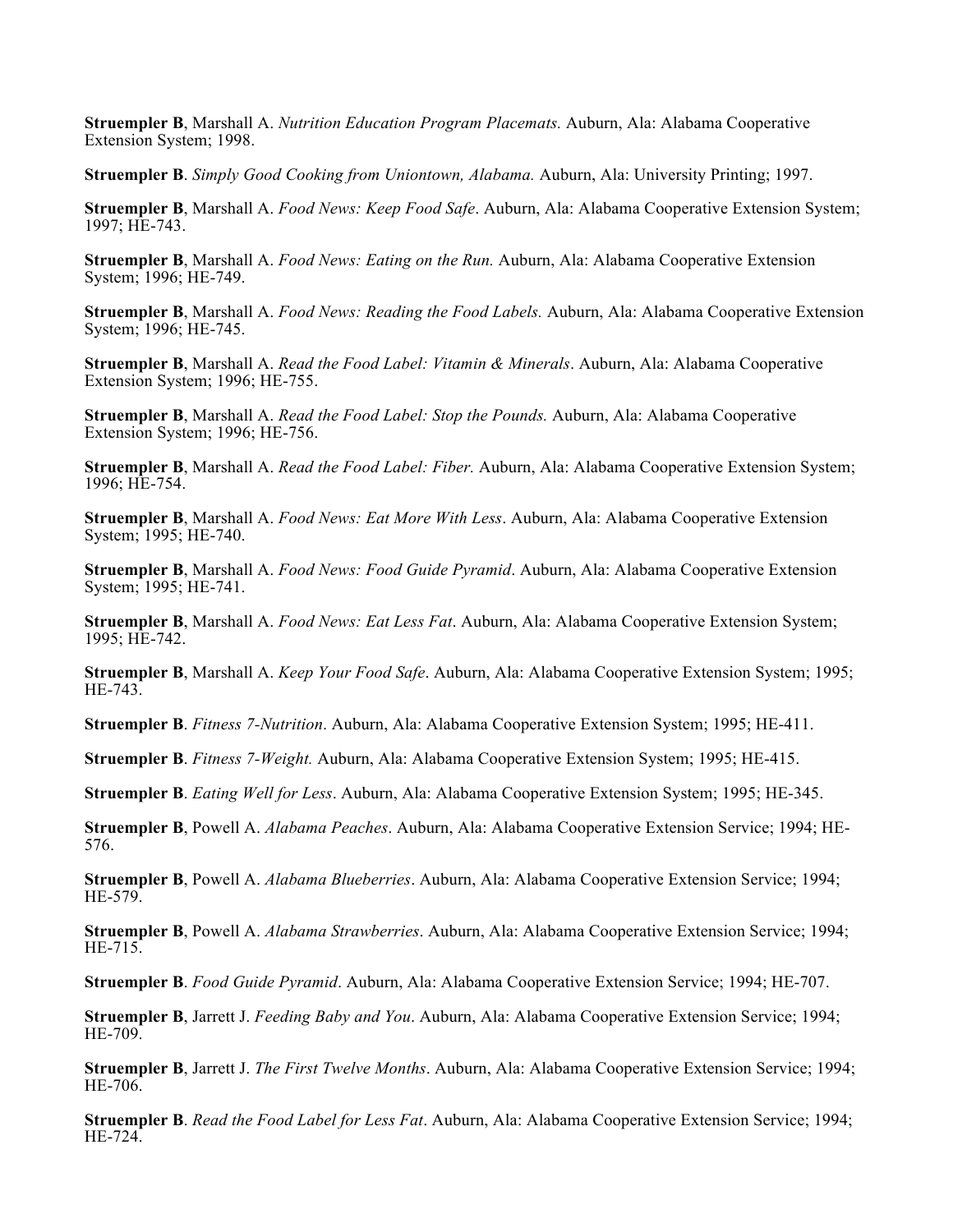**Struempler B**, Brown A. *Food Labels: Reading Between the Lines*. Auburn, Ala: Alabama Cooperative Extension Service; 1993; HE-702.

**Struempler B**, Brown A. *Food Labels*. Auburn, Ala: Alabama Cooperative Extension Service; 1993; HE-703.

**Struempler B**, Jarrett J. *Hello Baby*. Auburn, Ala: Alabama Cooperative Extension Service; 1993; HE-704.

**Struempler B**, Jarrett J. *Taking Good Care of Baby*. Auburn, Ala: Alabama Cooperative Extension Service; 1993; HE-705.

**Struempler B**. *Heart Smart*. Auburn, Ala: Alabama Cooperative Extension Service; 1992; HE-693.

**Struempler B**. *Keys to Smart Eating For People With Diabetes*. Auburn, Ala: Alabama Cooperative Extension Service; 1992; HE-692.

Fowlkes B, **Struempler B**. *Easy Menu Planning for Day Care Providers*. Auburn, Ala: Alabama Cooperative Extension Service; 1992; HE-696.

**Struempler B**. *Recipe for Healthful Eating*. Auburn, Ala: Alabama Cooperative Extension Service; 1992; HE-560. *NOTE: one out of 12 sections of an International Year of the Family Calendar.*

**Struempler B**. *Food Facts & Fun*. Auburn, Ala: Alabama Cooperative Extension Service; 1991; HE-688.

**Struempler B**. *Growing Up, Not Out*. Auburn, Ala: Alabama Cooperative Extension Service; 1991; HE-689. *NOTE: accompanies video.*

**Struempler B**. *Fat Grams*. Auburn, Ala: Alabama Cooperative Extension Service; 1991; HE-690.

**Struempler B**. *What Can I Eat If...*. Auburn, Ala: Alabama Cooperative Extension Service; 1991; HE-691.

**Struempler B**. *Diet Plan Trim & Slim II*. Auburn, Ala: Alabama Cooperative Extension Service; 1991; HE-272.

**Struempler B**. *Daily Food Guide.* Auburn, Ala: Alabama Cooperative Extension Service; 1991; HE-133.

**Struempler B**. *Nutri-Bites: Getting the Right Balance*. Auburn, Ala: Alabama Cooperative Extension Service; 1991; HE-614.

**Struempler B**. *Fats and Cholesterol*. Auburn, Ala: Alabama Cooperative Extension Service; 1990; HE-435.

**Struempler B**. *Good Nutrition Makes Cents*. Auburn, Ala: Alabama Cooperative Extension Service; 1990; HE-511.

**Struempler B**. *Nutrition for a Healthy Pregnancy*. Auburn, Ala: Alabama Cooperative Extension Service; 1990; HE-431.

**Struempler B**. *Nutrition for a Teenage Mother-to-be.* Auburn, Ala: Alabama Cooperative Extension Service; 1990; HE-432.

**Struempler B**. *Nutrition for Nursing Mothers.* Auburn, Ala: Alabama Cooperative Extension Service; 1990; HE-433.

**Struempler B**. *Breast Feeding vs Bottle Feeding*. Auburn, Ala: Alabama Cooperative Extension Service; 1990; HE-527.

**Struempler B**. *Baby Formula and Baby Food.* Auburn, Ala: Alabama Cooperative Extension Service; 1990; HE-461.

Duncan S, **Struempler B**. *First Year of Life Baby Calendar*. Auburn, Ala: Alabama Cooperative Extension Service; 1990; HE-655. *NOTE: received 2nd place in Agricultural Communicator in Education Award; Received*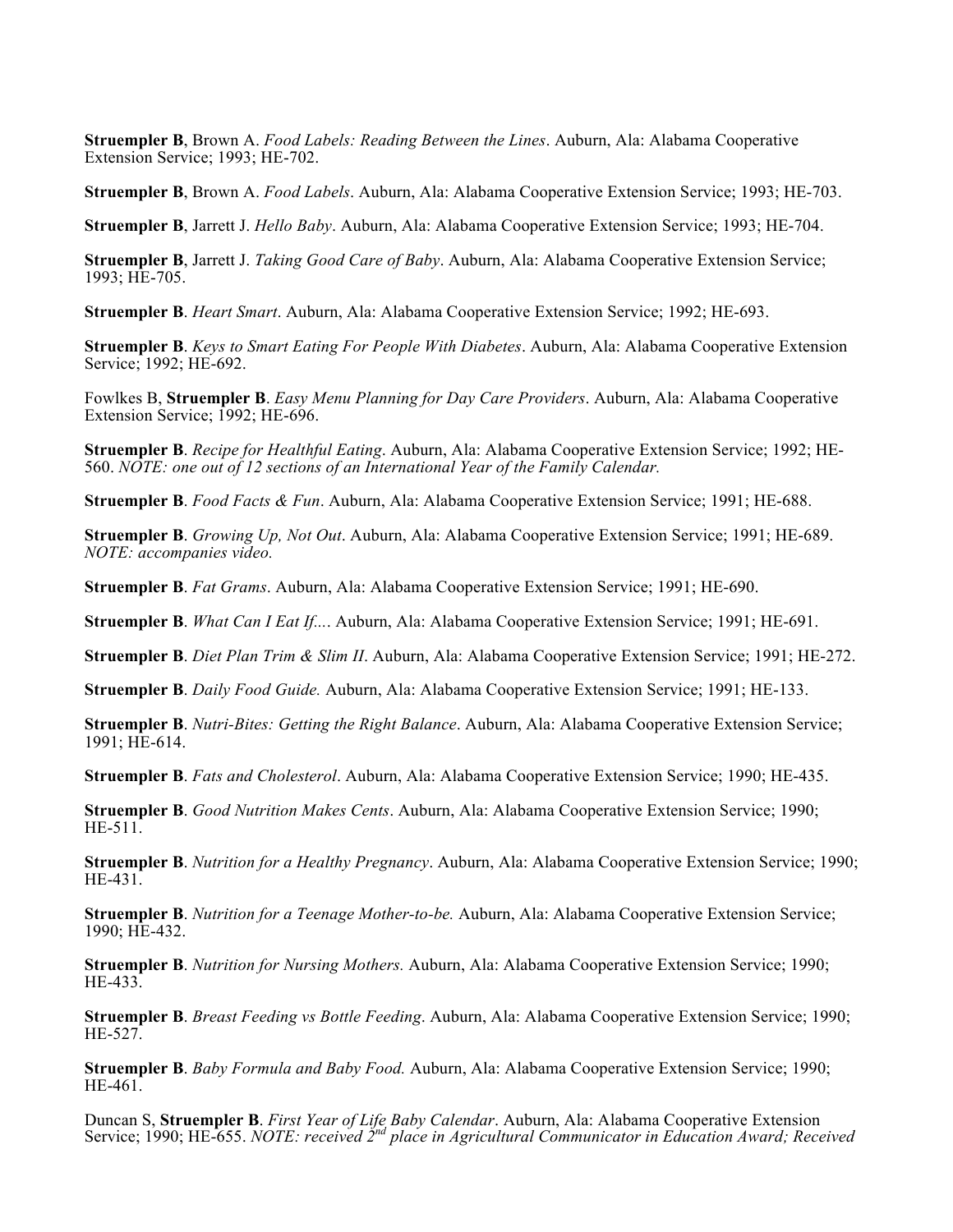*two awards: (1) the Gold Award in the Diversity, Targeted Publications and (2) Outstanding Professional Skill Award for Diversity.*

**Struempler B**. *Healthy Moms Have Healthy Babies*. Auburn, Ala: Alabama Cooperative Extension Service; 1990; HE-648.

**Struempler B**. *Common Problems during Pregnancy*. Auburn, Ala: Alabama Cooperative Extension Service; 1990; HE-649.

**Struempler B**. *It's Ok to Gain Weight*. Auburn, Ala: Alabama Cooperative Extension Service; 1990; HE-650.

**Struempler B**. *Nutri-bites*. Auburn, Ala: Alabama Cooperative Ext; 1989; HE-614.

**Struempler B**. *Vegetarian Diets.* Auburn, Ala: Alabama Cooperative Extension Service; 1989; HE-470.

**Struempler B**. *Healthier People*. Auburn, Ala: Alabama Cooperative Extension Service; 1989; HE-479.

**Struempler B**. *Healthier People*. Auburn, Ala: Alabama Cooperative Extension Service; 1989; HE-479a.

**Struempler B**. *Change Your Behavior to Control Your Weight*. Auburn, Ala: Alabama Cooperative Extension Service; 1989; HE-280.

**Struempler B**. *Daily Food Guide*. Auburn, Ala: Alabama Cooperative Extension Service; 1989; HE-133.

**Struempler B**. *Trim and Slim 1200 Calories*. Auburn, Ala: Alabama Cooperative Extension Service; 1989; HE-271a.

**Struempler B**. *Trim and Slim 1400 Calories*. Auburn, Ala: Alabama Cooperative Extension Service; 1989; HE-271b.

**Struempler B**. *Trim and Slim 1600 Calories*. Auburn, Ala: Alabama Cooperative Extension Service; 1989; HE-271c.

**Struempler B**. *Trim and Slim 1800 Calories*. Auburn, Ala: Alabama Cooperative Extension Service; 1989; HE-271d.

**Struempler B**. *Trim and Slim 2000 Calories*. Auburn, Ala: Alabama Cooperative Extension Service; 1989; HE-271e.

**Struempler B**. *Calories and Weight*. Auburn, Ala; Alabama Cooperative Extension Service; 1989; HE-478.

**Struempler B**. *Trim and Slim Diet Plan*. Auburn, Ala: Alabama Cooperative Extension Service; 1989; HE-272.

**Struempler B**. *Eating For Your Health*. Auburn, Ala: Alabama Cooperative Extension Service; 1987; HE-595.

**Struempler B**. *What Should You Eat To Stay Healthy*. Auburn, Ala: Alabama Cooperative Extension Service; 1987; HE-551.

**Struempler B**, Knight P. *Drug-Nutrient Interactions*. Auburn, Ala: Alabama Cooperative Extension Service; 1987; HE-594. *NOTE: distributed through the Veterans Hospital Administration in all states.*

**Struempler B**. *Baby Formula and Baby Food*. Auburn, Ala: Alabama Cooperative Extension Service; 1986; HE-461.

**Struempler B**. *Truths about Weight Control Myths*. Auburn, Ala: Alabama Cooperative Extension Service; 1986; HE-285.

**Struempler B**. *Nutrition for a Pregnancy*. Auburn, Ala: Alabama Cooperative Extension Service; 1985; HE-431 (insert).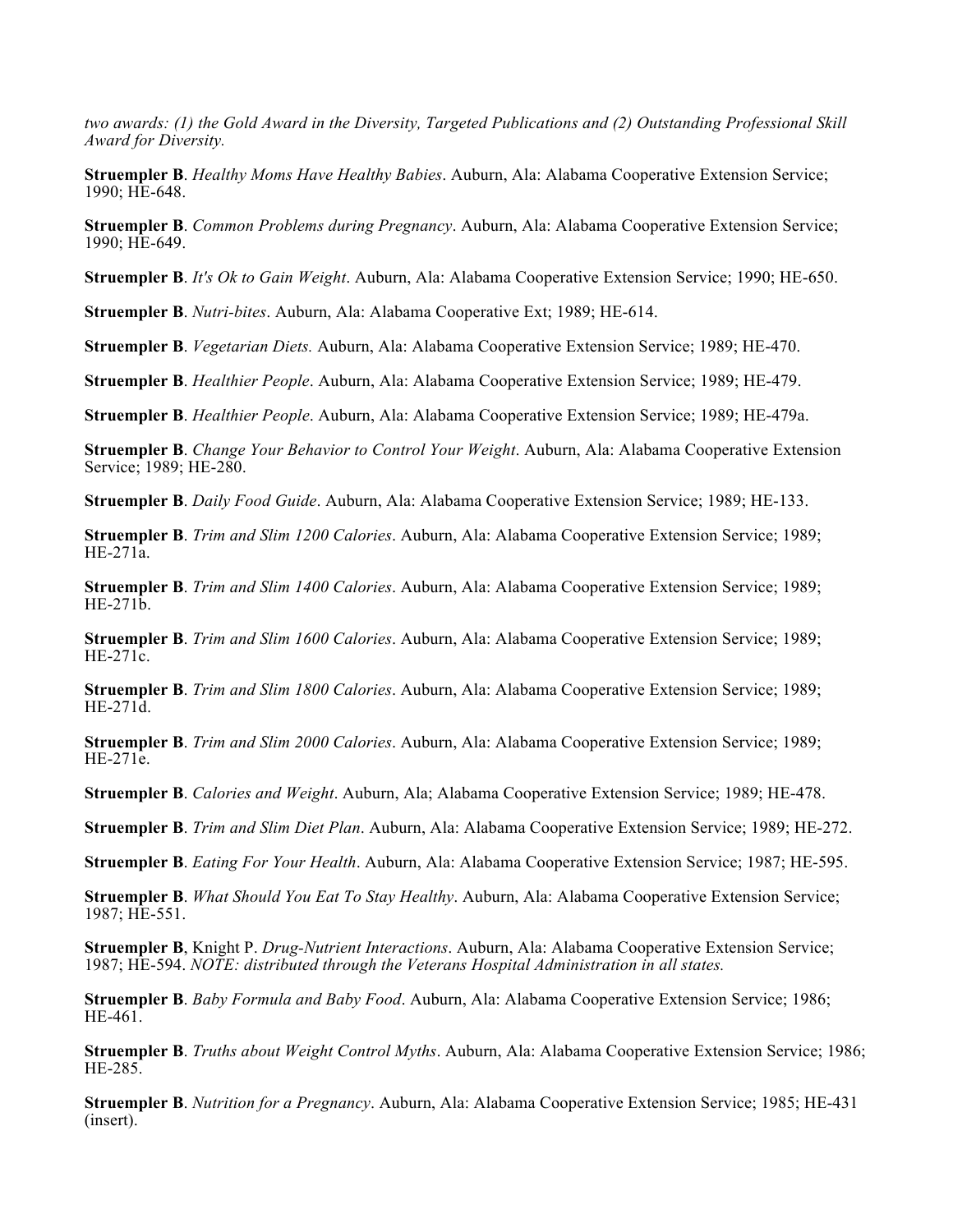**Struempler B**. *Change Your Behavior to Control Your Weight*. Auburn, Ala: Alabama Cooperative Extension Service; 1985; HE-280.

**Struempler B**. *Sodium and Potassium*. Auburn, Ala: Alabama Cooperative Extension Service; 1985; HE-426.

**Struempler B**. *Breast vs Bottle*. Auburn, Ala: Alabama Cooperative Extension Service; 1984; HE-527.

**Struempler B**. *Trim and Slim Learn-at-Home*. Auburn, Ala: Alabama Cooperative Extension Service; 1984; HE-548 (5 lessons). *NOTE: Received a National Merit Award from the Food and Drug Administration (FDA) and National Coalition for Consumer Education publication contest in 1988. The goal of the contest was to acknowledge high quality consumer education works and give them wide circulation. The private sector, FDA technological experts and legal consultants judged entries. Consumers could obtain Continuing Education Credits through Auburn University for completing this Learn-at-Home*.

**Struempler B**. *Trim and Slim Fad Diets and Diet Aids*. Auburn, Ala: Alabama Cooperative Extension Service; 1984; HE-277.

**Struempler B**. *Carbohydrates*. Auburn, Ala: Alabama Cooperative Extension Service; 1984; HE-436.

**TECHNOLOGY DEVELOPMENT AND EDUCATION THROUGH EXTENSION** *(Lead author listed first.)*

Helms S, **Struempler B**, Lewis J, Pinkston L. Today's Mom. Auburn, Ala: Alabama Cooperative Extension System, 2014. NOTE: Prenatal nutrition program for limited-resource individuals; Same name as previous edition, but completely redeveloped.

Graham K, Parmer SM, **Struempler B**, Gregg M. Fiberlicious iPad App. Auburn, Ala: Alabama Cooperative Extension System, 2012. *NOTE: iPad apps for education have been developed for Body Quest, a childhood obesity prevention program for elementary youth. Development team members are from Extension's Nutrition Education Program, Extension's 4-H Program and AU Department of Computer Science and Software Engineering.*

Gregg M, Parmer SM, Graham K, **Struempler B**. GrainoSupa iPad App. Auburn, Ala: Alabama Cooperative Extension System, 2012. *NOTE: iPad apps for education have been developed for Body Quest, a childhood obesity prevention program for elementary youth. Development team members are from Extension's Nutrition Education Program, Extension's 4-H Program and AU Department of Computer Science and Software Engineering.*

Parmer SM, **Struempler B,** Gregg M, Graham K. Body Doctor iPad App. Auburn, Ala: Alabama Cooperative Extension System, 2011. *NOTE: iPad apps for education have been developed for Body Quest, a childhood obesity prevention program for elementary youth. Development team members are from Extension's Nutrition Education Program, Extension's 4-H Program and AU Department of Computer Science and Software Engineering.*

Parmer SM, Graham K, **Struempler B,** Gregg M. Shining Rainbow iPad App. Auburn, Ala: Alabama Cooperative Extension System, 2011. *NOTE: iPad apps for education have been developed for Body Quest, a childhood obesity prevention program for elementary youth. Development team members are from Extension's Nutrition Education Program, Extension's 4-H Program and AU Department of Computer Science and Software Engineering.*

**Struempler B**, Parmer SM, Graham K, Gregg M. Muscle Max iPad App. Auburn, Ala: Alabama Cooperative Extension System, 2011. *NOTE: iPad apps for education have been developed for Body Quest, a childhood obesity prevention program for elementary youth. Development team members are from Extension's Nutrition Education Program, Extension's 4-H Program and AU Department of Computer Science and Software Engineering.*

Parmer SM, Gregg M, Graham K, **Struempler B**. Super Slurper iPad App. Auburn, Ala: Alabama Cooperative Extension System, 2011. *NOTE: iPad apps for education have been developed for Body Quest, a childhood obesity prevention program for elementary youth. Development team members are from Extension's Nutrition*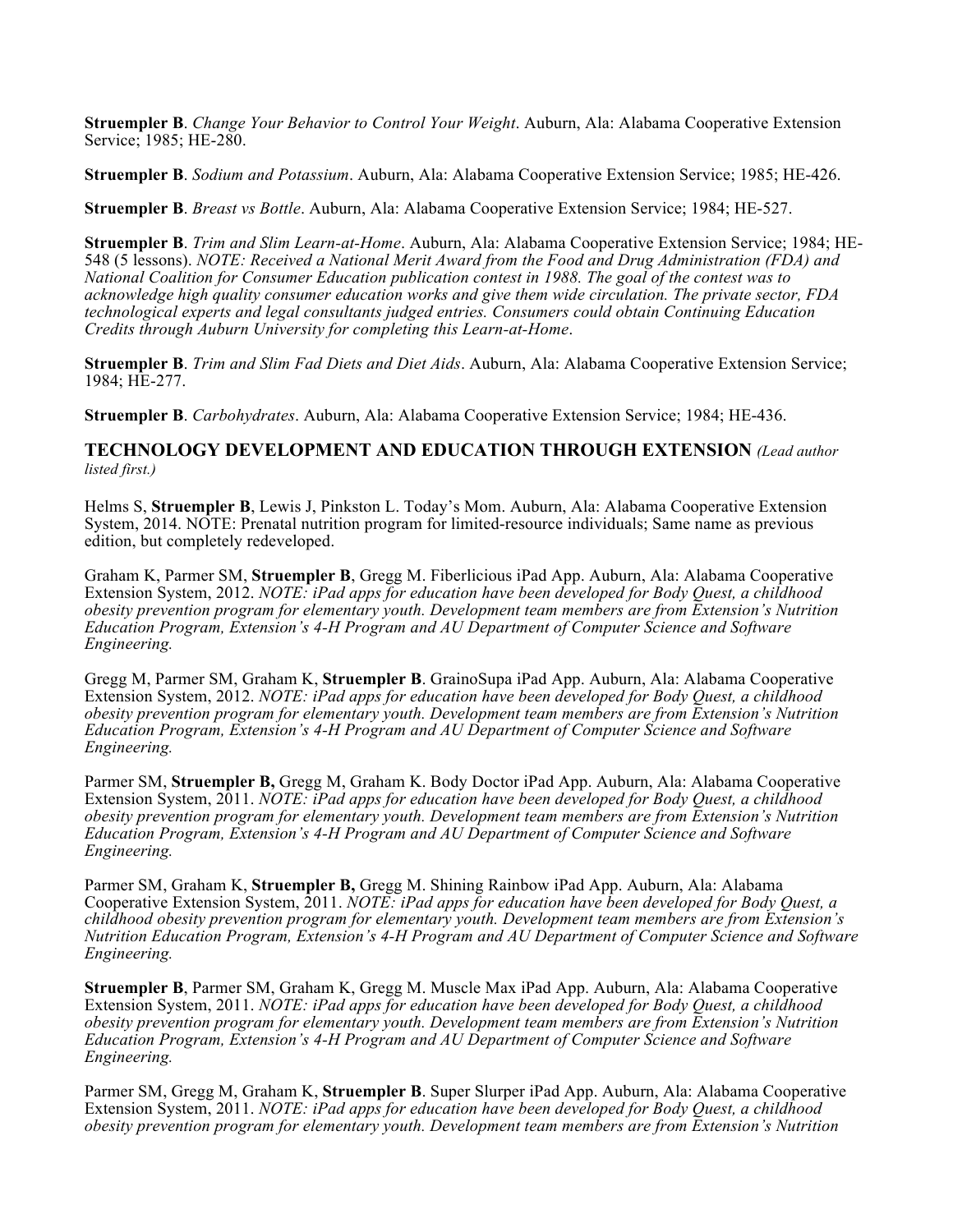*Education Program, Extension's 4-H Program and AU Department of Computer Science and Software Engineering.*

**Struempler B**. *Food Labels: Reading Between the Lines*. Auburn, Ala: Alabama Cooperative Extension Service; 1994. **Description: in-depth program on reading new food labels, 35 minutes.** *NOTE: Video was introduced nationally as part of a 60-minute satellite program.*

**Struempler B**, Fowlkes B. *Menu Planning in 12 Easy Steps*. Auburn, Ala: Alabama Cooperative Extension Service; 1994. **Description: program to assist daycare providers in planning nutritious meals, 11 minutes.** *NOTE: All 900 child care providers in the United States Department of Agriculture (USDA) Child and Adult Care Food Program in Alabama have been instructed by this video education.*

**Struempler B**. *Teen Nutrition (Part I)*. Auburn, Ala: Alabama Cooperative Extension Service; 1991. **Description: sensible eating choices for teens, 11 minutes.**

**Struempler B**. *Teen Nutrition (Part II)*. Auburn, Ala: Alabama Cooperative Extension Service; 1991. **Description: weight management for teens, 11 minutes.**

**Struempler B**. *Prime Time Nutrition (Part I)*. Auburn, Ala: Alabama Cooperative Extension Service; 1991. **Description: sensible eating for seniors, 20 minutes.**

**Struempler B**. *Prime Time Nutrition (Part II)*. Auburn, Ala: Alabama Cooperative Extension Service; 1991. **Description: easy exercises for seniors, 12 minutes.**

**Struempler B**. *Food Labeling Update*. Auburn, Ala: Alabama Cooperative Extension Service; 1991. **Description: update on the new food label for county agents, 5 minutes.** *NOTE: Segment was first introduced on the Alabama Cooperative Extension Service satellite program, Extension Today, December 10, 1991.*

**Struempler B**. *Nutrition and the Elderly*. Birmingham, Ala: Veterans Administration Hospital; 1990. **Description: update on nutrition for the elderly, 55 minutes.** *NOTE: Video was distributed nationally through Veterans Administration Hospital system*.

**Struempler B**. *Image Building*. Auburn, Ala: Alabama Cooperative Extension Service; 1988. **Description: the importance of image for Extension professionals, 5 minutes.** *NOTE: Segment was first introduced on the Alabama Cooperative Extension Service satellite program as part of a statewide in-service video training*.

**Struempler B**. *Cholesterol 200--Eating for Your Heart's Sake*. Auburn, Ala: Alabama Cooperative Extension Service; 1988. **Description: sensible food choices for lowering cholesterol, 15 minutes.** *NOTE: Alabama Extension began producing Level IV (highest quality) videos in FY 1987. This video was one of five for this year. According to video library records, this video was the most widely distributed Alabama Extension video nationally (n=35 states) and the most requested video statewide in 1998-90.* 

**Struempler B**. *Dairy Does A Body Good*. Chicago, Ill: National Dairy Council; 1988. **Description: the importance of calcium to the body, 10 minutes and guide for youth education.** *NOTE: My role as a member of the national committee, Extension Advisory Council, provided advice and counsel on concepts and approaches for television advertisements, video and supplementary materials for the National Dairy Council.* 

Zenoble O, **Struempler B**. *Mom To Be: It's O.K. To Gain Weight*. Auburn, Ala: Alabama Cooperative Extension Service; 1988. **Description: proper weight gain during pregnancy, 14 minutes.** *NOTE: Video has been purchased by 30<sup>+</sup> states; used with Today's Mom curriculum.* (40% contribution)

Zenoble O, **Struempler B**. *Mom To Be: Old Wives' Tales For New Mothers*. Auburn, Ala: Alabama Cooperative Extension Service; 1988. **Description: myths during pregnancy, 19 minutes.** *NOTE: Video has been purchased by 30<sup>+</sup> states; used with Today's Mom curriculum.*  $(40\%$  contribution)

Zenoble O, **Struempler B**. *Mom To Be: Eating Right For Your New Baby*. Auburn, Ala: Alabama Cooperative Extension Service; 1988. D**escription: overall good nutrition during pregnancy, 19 minutes.** *NOTE: Video has been purchased by 30<sup>+</sup> states; used with Today's Mom curriculum.* (40% contribution)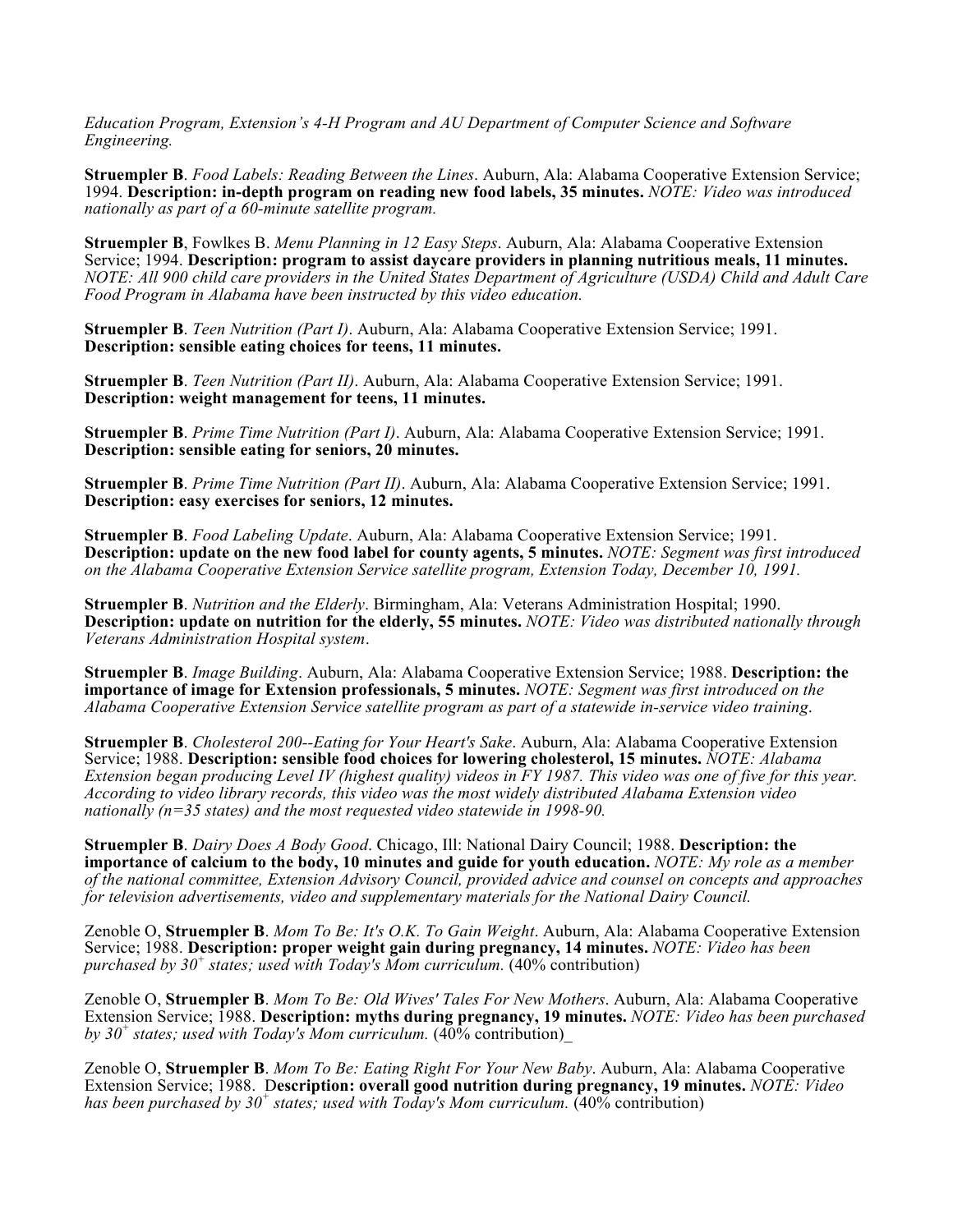**Struempler B**. *Cooking Lite, Eating Right*. Auburn, Ala: Alabama Cooperative Extension Service; 1987. **Description: dietary modifications, 22 minutes.** *NOTE: According to video library records, this video was the most widely distributed Alabama Extension video nationally (n=25 states) and the most requested video statewide in 1987.*

**Struempler B**. *Eating For Your Health*. Auburn, Ala: Alabama Cooperative Extension Service; 1987. **Description: importance of and how to eating healthy, 15 minutes.** *NOTE: Alabama Extension began producing Level IV (highest quality) videos in FY 1987. This video was the first Level IV (highest quality) video produced by Alabama Extension. Used in NF112, Nutrition and Man.*

**Struempler B**. *Health Related Fitness In-Service Training*. Auburn, Ala: Alabama Cooperative Extension Service; 1987. **Description: exercise training video, 30 minutes.** *NOTE: This video was one of the first training tapes in the Alabama Extension video library*.

**MANUALS, CURRICULA, TEACHING TOOLS AND EVALUATIONS DEVELOPED** *(Lead author listed first.)*

Gregg M, **Struempler B**, Parmer S. *Body Quest: Food of the Warrior Leader's Guide*. Auburn, Ala: Alabama Cooperative Extension System; 2011; NEP-156. **Description: Curriculum is taught via iPad apps to help prevent childhood obesity in elementary youth**.

**Struempler B**, Parmer SM, Smith S. *Body Quest: Challenge, Part 1 and Part 2.* Auburn, Ala: Alabama Cooperative Extension System; 2011. *NOTE: Part of the assessment tools for Body Quest;* NEP-164A and 164B.

**Struempler B**, Parmer SM, Smith S. *Body Quest Tastings (includes 13 tastings)*. Auburn, Ala: Alabama Cooperative Extension System; 2011. *NOTE: Part of the assessment tools for Body Quest;* NEP-163A-L.

Douglas A, Parmer SM, **Struempler B**. *Body Quest: Food of the Warrior Technology Survey Booklet*. Auburn, Ala: Alabama Cooperative Extension System; 2011; NEP-167.

**Struempler B**, Parmer S. *The Price is Right*. Auburn, Ala: Alabama Cooperative Extension System: 2009. **Description: The Price is Right is an engaging presentation about finding the best buy for food.**

**Struempler B**, Parmer S. *What's for Lunch*. Auburn, Ala: Alabama Cooperative Extension System: 2007. **Description: What's for Lunch reports self-reported fruit and vegetable consumption by elementary students. This tool helps detect behavior change in conjunction with the Nutrition Education Program.**

**Struempler B**, Parmer S. *Yummy Face*. Auburn, Ala: Alabama Cooperative Extension System: 2006. **Description: Yummy Face is a knowledge-based evaluation tool used with second graders participating in the Nutrition Education Program.**

**Struempler B**, Parmer S. *Fruity Friends*. Auburn, Ala: Alabama Cooperative Extension System: 2006. **Description: Fruity Friends is a knowledge-based evaluation tool used with third graders participating in the Nutrition Education Program.**

**Struempler B**, Parmer S. *Professor Green Bean*. Auburn, Ala: Alabama Cooperative Extension System: 2006. **Description: Professor Green Bean is a knowledge-based evaluation tool used with second graders participating in the Nutrition Education Program.**

**Struempler B**, Raby A*. Pizza Please.* Auburn, Ala: Alabama Cooperative Extension System; 2003. **Description: Pizza Please is an integrated and enjoyable game and evaluation for 2nd and 3rd graders.**

**Struempler B**, Eck S*. Once Upon a Time In America.* Auburn, Ala: Alabama Cooperative Extension System; 2000. **Description: Once Upon a Time in America is an integrated and enjoyable game and evaluation for fourth and fifth graders.**)

**Struempler B**, Hayner D*. Come and Get It.* Auburn, Ala: Alabama Cooperative Extension System; 2000. **Description: Come and Get It is an integrated and enjoyable game and evaluation for four, five and six year olds. It is a highly motivational sticker game, integrated with a language-rich rhyme, "An Old**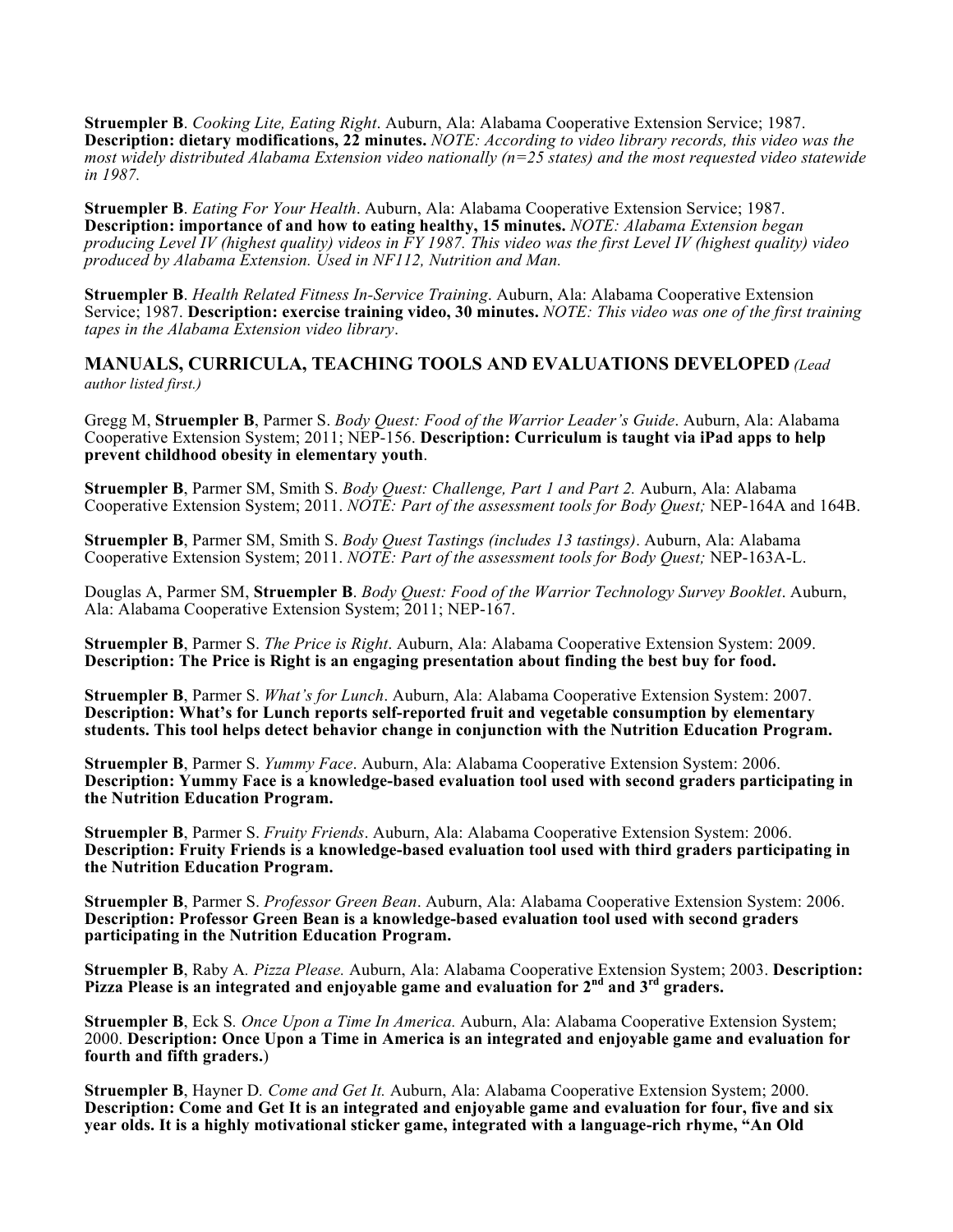**Farmer." Come and Get It familiarizes young students with agricultural concepts and environments. It allows educators to determine if students know the origin of some commonly eaten foods.** *NOTE: (1) Received National Extension Association of Family and Consumer Sciences, Southern Region Finalist. Florence Hall Award and (2) National Extension Association of Family and Consumer Sciences, Alabama Affiliate. Program Excellence through Research Award.*

**Struempler B**, Parmer S. *Who wants to be a millionaire…and a nutrition whiz?* Auburn, Ala: Alabama Cooperative Extension System; 2000. **Description: This nutrition packet consists of 18 overheads with nutrition questions in the "millionaire" format. Packet also includes answer sheet and ideas for playing game.**

**Struempler B**, Cobrin S. *Feed Your Mind.* Auburn, Ala: Alabama Cooperative Extension System; 1999. **Description: Feed Your Mind is an interactive nutrition game for teenagers. It's a game like no other. While playing Feed Your Mind, an evaluation questionnaire can be used simultaneously to assess the nutrition knowledge and behavior changes of teenager.** *NOTE: Received National Extension Association of Family and Consumer Sciences, Alabama Affiliate. Program Excellence through Research Award.*

**Struempler B**. *Mom's Helper: An In-Home Breastfeeding Education and Support Program.* Auburn, Ala: Alabama Cooperative Extension System; 1999. **Description: In-depth curriculum provides (1) information about breastfeeding and (2) policy and procedures for EFNEP Program Assistants to follow when implementing Mom's Helper.**

**Struempler B**. Jones F. *Simply Good Cooking*. Auburn, Ala: Alabama Cooperative Extension System; 1997. **Description: nutrition program feature recipe modification for healthy (and tasty) eating for African-Americans; eight lessons are: (1) The ABC's of Fats, Oils, and Cholesterol, (2) Trimming the Fat from our Diets, (3) Reducing the fact in Baked Foods, (4) Heart Smart, (5) Fat Grams, (6) Sodium and Healthy Blood Pressure, (7) Using Less Fat, Salt, and Sugar, (8) Variety: Putting the Pyramid Together.**

Dicken B., Minniefield D., **Struempler B**. *Meal Time Family Time.* Auburn, Ala: Alabama Cooperative Extension System; 1996. **Description: program to teach limited-resource parents how to choose and prepare healthful family meals; six lessons are: (1) Nutrition Basics, (2) Family Meal Time, (3) Feeding Children, (4) Concepts of Menu Planning, (5) Money-Wi\$e Food Shopping, (6) Food Handling and Safety Practices for Children.**

**Struempler, B**. *Eating Right is Basic.* Auburn, Ala: Alabama Cooperative Extension System; 1996. *NOTE: original curriculum from Michigan; major revisions made for use in Alabama's Nutrition Education Program.*

McLean R, **Struempler B**. *Play it Safe Bingo.* Auburn, Ala: Alabama Cooperative Extension System; 1996.

**Struempler B**, Jelinek S. *Salt & Pepper.* Auburn, Ala: Alabama Cooperative Extension System; 1996.

**Struempler B**, Sealey-Potts C. *Let's Eat*. Auburn, Ala: Alabama Cooperative Extension System; 1995. **Description: program to teach limited-resource adults how to choose and prepare healthful foods; six lessons are: (1) Variety: Putting the Pyramid Together, (2) Fats and Cholesterol: Easy Does It, (3) Food Labels: Reading Between the Lines, (4) Fast Food: Eating on the Run, (5) Nutri-Wi\$e with Labels: Eat More on Less, (6) Keeping Foods Safe: Better Safe than Sorry.** (95% contribution).

**Struempler B**, Sealey-Potts C. *Good Food, Good Health*. Auburn, Ala: Alabama Cooperative Extension System; 1995. **Description: program to teach limited-resource seniors how to choose and prepare healthful foods; six lessons are: (1) Variety: Putting the Pyramid Together, (2) Fats and Cholesterol: Easy Does It, (3) Food Labels: Reading Between the Lines, (4) Fiber Finds: Making Roughage Work for You, (5) Nutri-Wi\$e with Labels: Eat More on Less, (6) Keeping Foods Safe: Better Safe than Sorry.**

**Struempler B**, Sealey-Potts C, Derrig J. *Nutrition Activities Sourcebook, Volume I*. Auburn, Ala: Alabama Cooperative Extension System; 1995. **Description: nutrition lesson plans and activities on Breakfast, Calorie Counting, Dairy Foods, Eating Out, Fats & Cholesterol, Fiber, Food Labels, Food Safety.**

**Struempler B**, Sealey-Potts C, Derrig J. *Nutrition Activities Sourcebook, Volume II*. Auburn, Ala: Alabama Cooperative Extension System; 1995. **Description: nutrition lesson plans and activities on Fruits and Vegetables, Kitchen Safety, Smart Shopping, Snacks, Sodium, Sugar, Variety of Foods.**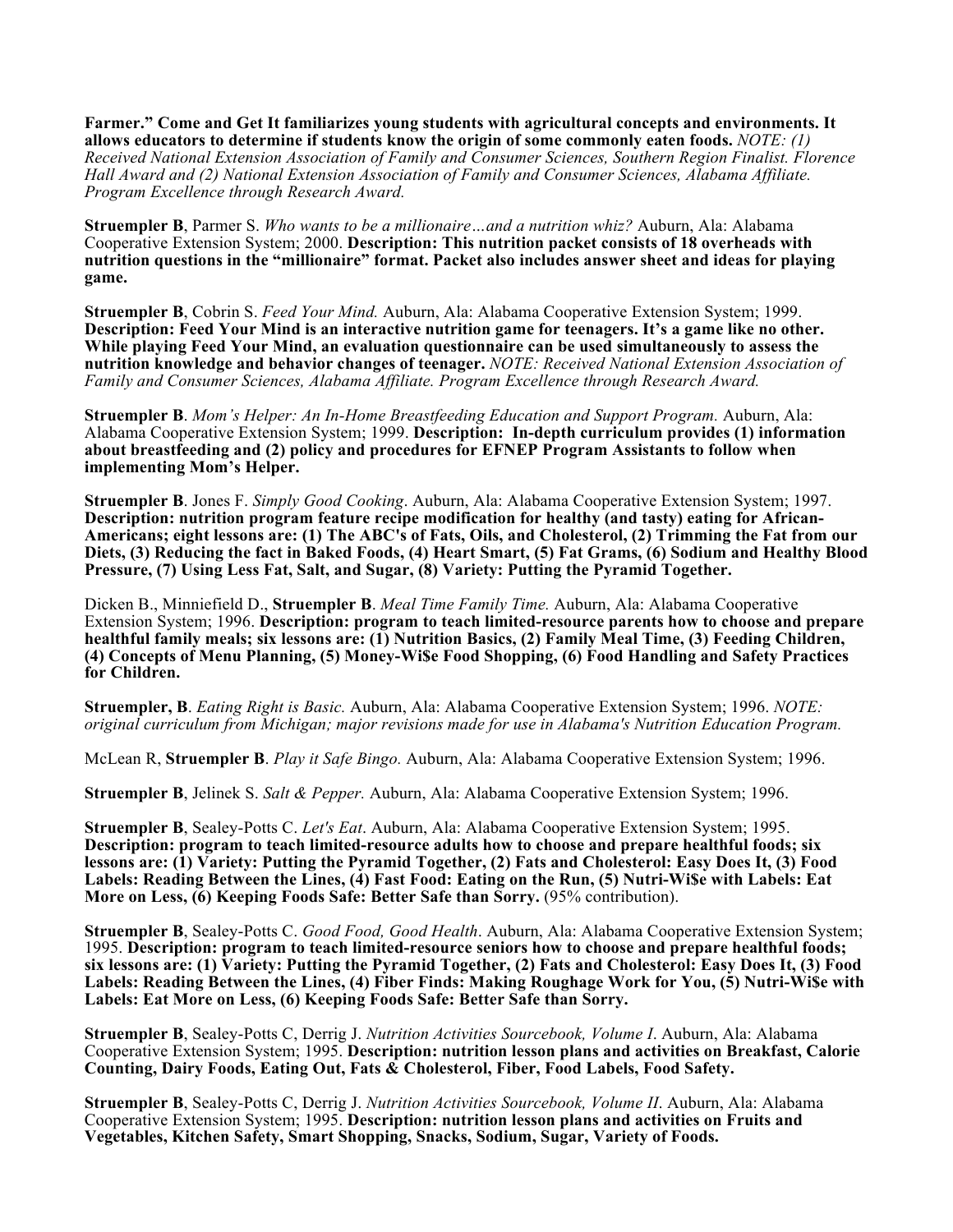**Struempler B**, Sealey-Potts C. *Food Demonstration Packet*. Auburn, Ala: Alabama Cooperative Extension System; 1995. **Description: food demonstration recipes; food demonstration instructions.**

**Struempler B**. *Eating Right is Basic Leader Guide*. Auburn, Ala: Alabama Cooperative Extension System; 1995. **Description: guide for** *Eating Right is Basic* **curriculum.**

**Struempler B**, Jarrett J. *Today's Mom*. Auburn, Ala: Alabama Cooperative Extension System; 1994. **Description: Curriculum to teach limited-resource women sensible nutrition during pregnancy.** *NOTE: Since Alabama had the highest infant mortality rate of any state in the nation, Today's Mom was developed in 1987. The main contributor to high infant mortality rate is infants of low birthweight, or less than 5½ pounds. In addition, a prenatal weight gain of 25 to 35 pounds is recommended for healthy babies at birth. Every year for the last eight years (1988-1996), an average birthweight of approximately 7<sup>+</sup> pounds is found in about 1,600 Today's Mom infants born to limited-resource mothers at greatest risk for low birthweight infants. Mothers ranged in age from 13 to 41 years; 45 percent are teenagers. In general, an average prenatal weight gain of 31 pounds is self-reported by the mothers. NOTE: Received (1) Alabama Cooperative Extension Service Epsilon Sigma Phi. Certificate of Merit, 1992, (2) Alabama Cooperative Extension Service. Teamwork in Extension Award for Today's Mom Program, 1991 and (3) United States Department of Agriculture. Superior Service National Group Award for Today's Mom Program, 1991.*

**Struempler B**, Gaines M, Lovelace D. *Mom's Helper*. Auburn, Ala: Alabama Cooperative Extension System; 1994. **Description: program to encourage pregnant females and new moms to breastfeed; manual includes subject matter material, computerized reporting forms, policy and procedure forms.** *NOTE: An Alabama health objective for 2000, as well as a national goal, is to increase to 75 percent the proportion of mothers who breastfeed for six weeks. After the two-year pilot study of the Mom's Helper program, the breastfeeding rate increased from 6 percent to 35 percent in 310 females (66 percent were single; 32 percent had no high school diploma) in rural Alabama (Pickens, Hale, Greene and rural Tuscaloosa counties).*

**Struempler B.** *Take the Lean Step, Stop Those Extra Pounds*. Auburn, Ala: Alabama Cooperative Extension System; 1992. **Description: curriculum to educate people to decrease dietary fat; four lessons are (1) Beat the Fat Habit, (2) Trim the Fat from Your Budget, (3) Eat Leaner in the Fast Lane, (4) Step to a Leaner You; support materials include 91 camera-ready masters for transparencies, 47 handouts, a leader's guide.** *NOTE: In 1995, County Agents indicated that 10,879 individuals participated in Lean Step. In a 1993 evaluation of Lean Step, program participants (n=378: 92 percent were female; 91 females lost a total of 668 pounds) in five counties were mailed an evaluation; 36 percent returned the survey. Respondents indicated that after attending*  Lean Step twice as many participants now choose foods with fewer calories and eat fattening foods less often; *three times as many participants indicated more awareness of the hidden fats in fast foods and read food labels most of the time; four times as many now choose food with less fat; and seven times as many indicated they now count fat grams in foods.*

**Struempler B**. *Prime Time Nutrition...For Mature Individuals Only*. Auburn, Ala: Alabama Cooperative Extension System; 1992. **Description: curriculum to encourage older persons to make simple lifestyle changes to improve quality of life; support materials include two videos, media releases, leader's guide.** 

Blount L, Goebel V, **Struempler B**, Crayton E. *Today's Mom Program Manual*. Auburn, Ala; Alabama Cooperative Extension System; 1991. **Description: curriculum to teach limited-resource women sensible nutrition during pregnancy; policy and procedure manual.**

**GRANT PROPOSALS FUNDED** *(through an Extension appointment)*

**Struempler B**. *Food Stamp Project Nutrition Education Program.* U.S. Department of Agriculture, Food and Nutrition Service. \$4,319,710. Project period October 2014 - September 2015. (*Role: PI and Nutritionist)*

**Struempler B,** et al. *Engaging Communities to Reduce and Prevent Obesity in 14 High-Obesity Alabama Counties*, Centers for Disease Prevention and Control. \$791,222 Year 1. Project period September 2014 – August 2016. (*Role: Lead Co-PI and Fiscal)*

**Struempler B**. *Food Stamp Project Nutrition Education Program.* U.S. Department of Agriculture, Food and Nutrition Service. \$3,829,598. Project period October 2013 - September 2014. (*Role: PI and Nutritionist)*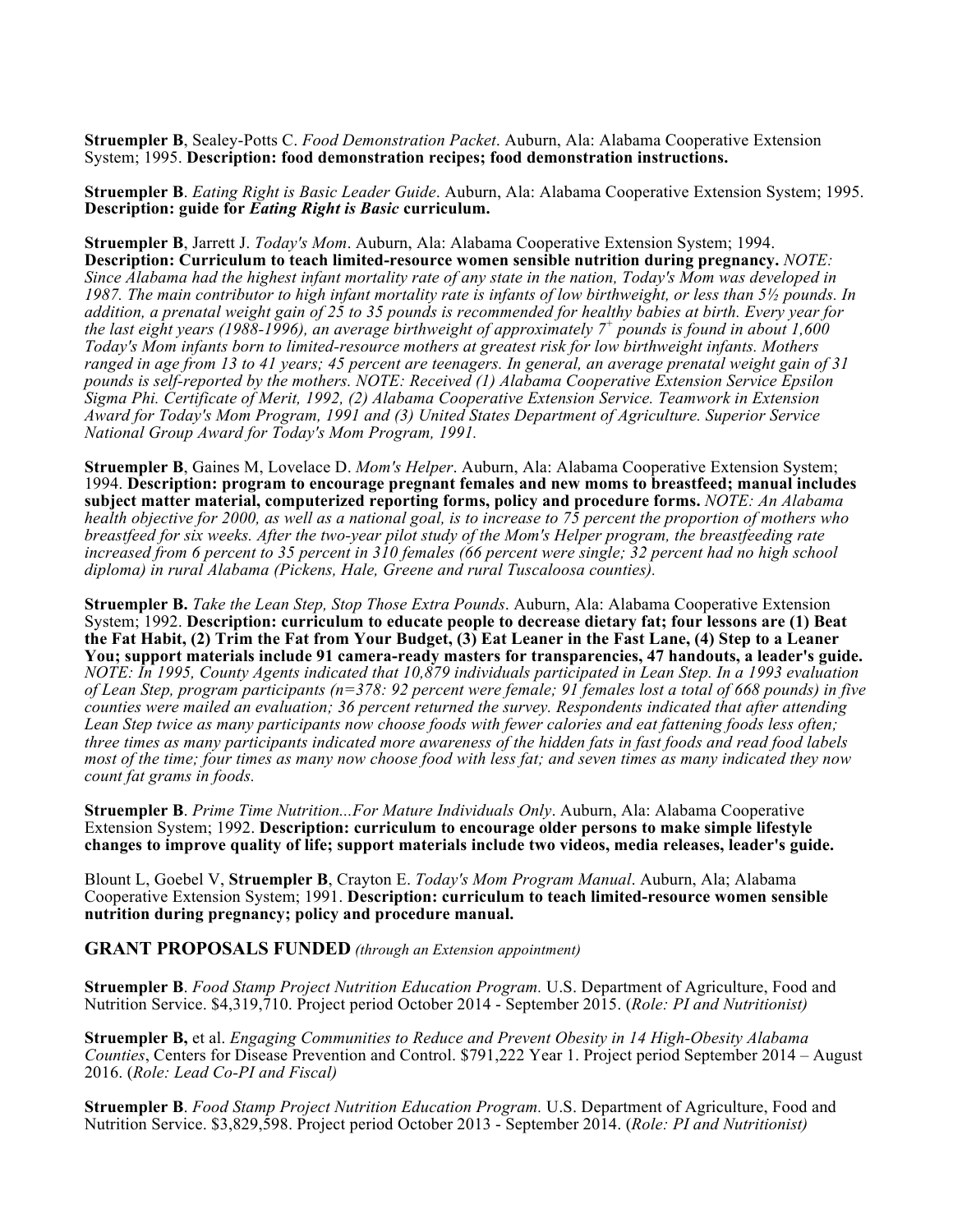**Struempler B**. *Food Stamp Project Nutrition Education Program.* U.S. Department of Agriculture, Food and Nutrition Service. \$3,421,924. Project period October 2012 - September 2013. (*Role: PI and Nutritionist)* **Struempler B**. *Food Stamp Project Nutrition Education Program.* U.S. Department of Agriculture, Food and Nutrition Service. \$3,241,233. Project period October 2011 - September 2012. (*Role: PI and Nutritionist)*

**Struempler B**. *Food Stamp Project Nutrition Education Program.* U.S. Department of Agriculture, Food and Nutrition Service. \$3,171,583. Project period October 2010 - September 2011. *(Role: PI and Nutritionist)*

Zizza C, Henton J, Giles H, **Struempler B**. *Ending Childhood Hunger by 2015.* Jessie Ball duPont Fund. \$75,000. Project period January 2010 – December 2010. *Note: An additional \$62,495 was provided as match by the College of Human Sciences for a project total of \$137,495. (Role: Nutritionist)*

**Struempler B**. *Food Stamp Project Nutrition Education Program.* U.S. Department of Agriculture, Food and Nutrition Service. \$3,155,014. Project period October 2009 - September 2010. *NOTE: An additional \$3,155,014 will be provided as match by the Alabama Cooperative Extension System for project total of \$6,210,028. First year for Maximus, a county assessment consulting firm; increased NEP funding by \$629,301. (Role: PI and Nutritionist)*

**Struempler B**. *Food Stamp Project Nutrition Education Program.* U.S. Department of Agriculture, Food and Nutrition Service. \$2,555,129. Project period October 2008 - September 2009. *NOTE: An additional \$2,558,414 will be provided as match by the Alabama Cooperative Extension System for project total of \$5,113,543. (Role: PI and Nutritionist)*

**Struempler B**. *Food Stamp Project Nutrition Education Program.* U.S. Department of Agriculture, Food and Nutrition Service. \$2,275,849. Project period October 2007 - September 2008. *NOTE: An additional \$2,276,366 will be provided as match by the Alabama Cooperative Extension System for project total of \$4,552,216. (Role: PI and Nutritionist)*

**Struempler B**. *Food Stamp Project Nutrition Education Program.* U.S. Department of Agriculture, Food and Nutrition Service. \$2,101,985. Project period October 2006 - September 2007. *NOTE: An additional \$2,101,985 will be provided as match by the Alabama Cooperative Extension System for project total of \$4,203,021. (Role: PI and Nutritionist)*

**Struempler B**. *Food Stamp Project Nutrition Education Program.* U.S. Department of Agriculture, Food and Nutrition Service. \$1,722,331. Project period October 2005 - September 2006. *NOTE: An additional \$1,722,331 will be provided as match by the Alabama Cooperative Extension System for project total of \$3,115,000. (Role: PI and Nutritionist)*

**Struempler B**. *Food Stamp Project Nutrition Education Program.* U.S. Department of Agriculture, Food and Nutrition Service. \$1,534,677. Project period October 2004 - September 2005. *NOTE: An additional \$1,580,332 will be provided as match by the Alabama Cooperative Extension System for project total of \$3,115,000. (Role: PI and Nutritionist)*

**Struempler B**. *Food Stamp Project Nutrition Education Program.* U.S. Department of Agriculture, Food and Nutrition Service. \$6,324.690. Project period October 2003 - September 2004. *NOTE: An additional \$6.3 million will be provided as match by the Alabama Cooperative Extension System for project total of more than \$12 million. (Role: PI and Nutritionist)*

Johnson M, **Struempler B**. *Food Stamp Project Nutrition Education Program.* U.S. Department of Agriculture, Food and Nutrition Service. \$6,454,303. Project period October 2002 - September 2003. *NOTE: An additional \$6.4 million will be provided as match by the Alabama Cooperative Extension System for project total of more than \$12 million. (Role: Co-PI and Nutritionist)*

Johnson M, **Struempler B**, Turner J. *Food Stamp Project Nutrition Education Program.* U.S. Department of Agriculture, Food and Nutrition Service. \$5,507,592. Project period October 2001 - September 2002. *NOTE: An additional \$5.5 million will be provided as match by the Alabama Cooperative Extension System for project total of more than \$10 million. (Role: Co-PI and Nutritionist)*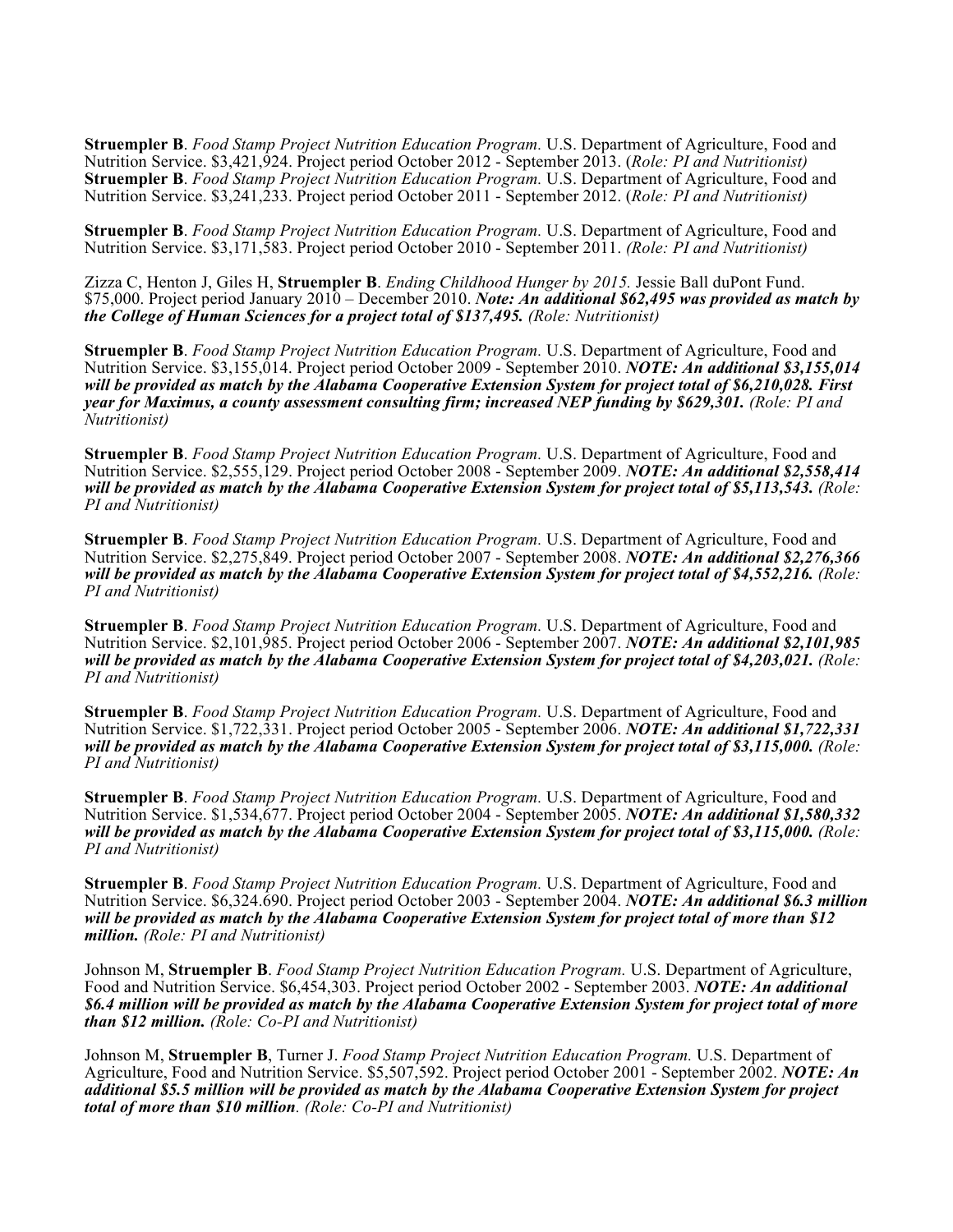Johnson M, **Struempler B**, Turner J. *Food Stamp Project Nutrition Education Program.* U.S. Department of Agriculture, Food and Nutrition Service. \$4,381,367. Project period October 2000 - September 2001. *NOTE: An additional \$4.4 million will be provided as match by the Alabama Cooperative Extension System for project total of more than \$8 million. (Role: Co-PI and Nutritionist)*

Johnson M, **Struempler B**, Turner J. *Food Stamp Project Nutrition Education Program.* U.S. Department of Agriculture, Food and Nutrition Service. \$3,299,757. Project period October 1999 - September 2000. *NOTE: An additional \$3.5 million will be provided as match by the Alabama Cooperative Extension System for project total of more than \$6 million. (Role: Co-PI and Nutritionist)*

**Struempler B**. *Peer Support Intervention for Cardiovascular Risk among African American Women, Aged 40 and Older.* National Institutes of Health, subcontract with University of Alabama at Birmingham. \$14,215. Project period September 30, 1999 - September 29, 2000. *(Role: PI and Nutritionist)*

**Struempler B**. *Peer Support Intervention for Cardiovascular Risk among African American Women, Aged 40 and Older.* National Institutes of Health, subcontract with University of Alabama at Birmingham. \$12,000 for a graduate student assistantship. Project period September 30, 1999 - September 29, 2000. *(Role: PI and Nutritionist)*

**Struempler B**. Peer Support Intervention for Cardiovascular Risk among African-American Women, Ages 40 and Older. National Institutes of Health, subcontract with University of Alabama at Birmingham. \$14,215. Project period September 30, 1998 - September 28, 1999. *(Role: PI and Nutritionist)*

**Struempler B**. *Peer Support Intervention for Cardiovascular Risk among African American Women, Aged 40 and Older.* National Institutes of Health, subcontract with University of Alabama at Birmingham. \$12,000 for a graduate student assistantship. Project period September 30, 1998 - September 29, 1999. *(Role: PI and Nutritionist)*

Johnson M, **Struempler B**, Turner J. *Food Stamp Project Nutrition Education Program.* U.S. Department of Agriculture, Food and Nutrition Service. \$2,725,225. Project period October 1998 - September 1999. *NOTE: An additional \$2.5 million will be provided as match by the Alabama Cooperative Extension System for project total of more than \$5 million. (Role: Co-PI and Nutritionist)*

**Struempler B**. *Peer Support Intervention for Cardiovascular Risk among African American Women, Aged 40 and Older.* National Institutes of Health, subcontract with University of Alabama at Birmingham. \$42,865. Project period September 30, 1997 - September 29, 1998. *NOTE: An additional \$15,000 was awarded for a research assistantship through the University of Alabama at Birmingham. (Role: PI and Nutritionist)*

Johnson M, **Struempler B**, Turner J. *Food Stamp Project Nutrition Education Program.* U.S. Department of Agriculture, Food and Nutrition Services. \$2,374,974. Project period October 1997 - September 1998. *NOTE: An additional \$2.5 million will be provided as match by the Alabama Cooperative Extension System for project total of more than \$5 million. (Role: Co-PI and Nutritionist)*

Johnson M, **Struempler B**, Turner J. *Food Stamp Project Nutrition Education Program*. Department of Agriculture Food and Consumer Services. \$2,563,730. Project period October 1996 - September 1997. *NOTE: An additional \$2.5 million will be provided as match by the Alabama Cooperative Extension System for project total of more than \$5 million. (Role: Co-PI and Nutritionist)*

**Struempler B**. *Peer Support Intervention for Cardiovascular Risk among African American Women, Aged 40 and Older*. National Institutes of Health, subcontract with University of Alabama at Birmingham. \$80,307. Project period October 1995 - September 1997. *NOTE: An additional \$45,000 was awarded for a 3-year Auburn University research assistantship through the University of Alabama at Birmingham. (Role: PI and Nutritionist)*

Jelinek S, **Struempler B**, Johnson M. *Food Stamp Education (Nutrition) Network.* U.S Department of Agriculture Food and Consumer Service. \$99,949. Project period October 1996 - December 1997. *(Role: Nutritionist)*

**Struempler B**. *Nutrition Network Plan*. U.S. Department of Agriculture Food and Consumer Service. \$93,916. Project period October 1995 - September 1996. *(Role: PI and Nutritionist)*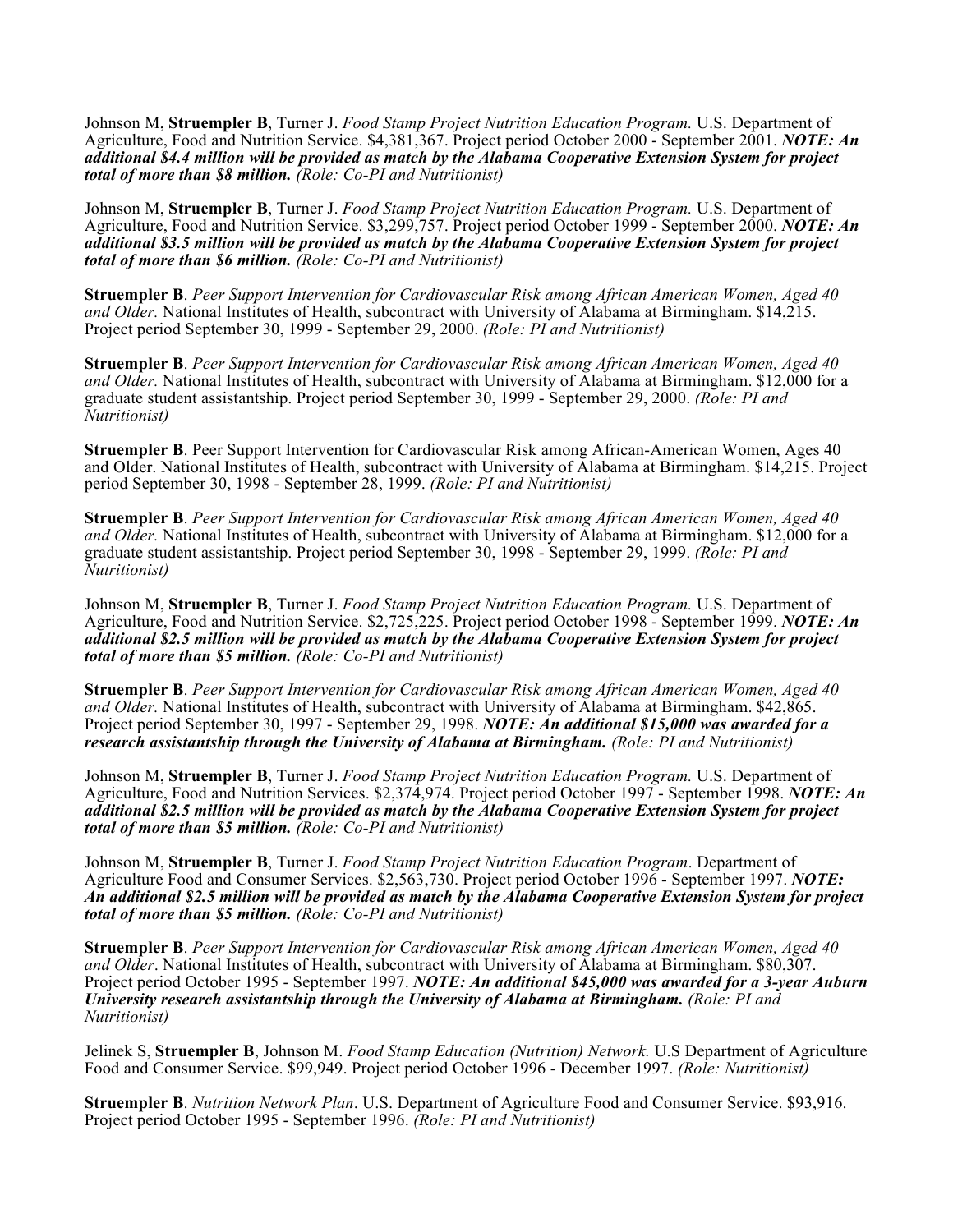**Struempler B**, Turner J, Johnson M. *Nutrition Education Plan*. U.S. Department of Agriculture Food and Consumer Services. \$1,200,000. Project period October 1995 - September 1996. *NOTE: In addition, \$1.2 million provided was match by the Alabama Cooperative Extension System for project total of \$2,400,000. (Role: Co-PI and Nutritionist)*

**Struempler B**. *Mom's Helper*. U.S. Department of Agriculture Cooperative Extension Service. \$92,000. Project period October 1992 - September 1995. *(Role: PI and Nutritionist)*

**Struempler B**. *5-A-Day Focus Groups*. Alabama Association of Family and Consumer Sciences. \$500. Project period May 1994 - April 1995. *(Role: PI and Nutritionist)*

**Struempler B**. *Physicians' Alabama Opportunity Fair*. Alabama Family Practice Rural Health Board. \$20,000. Project period January 1992 - December 1992. *(Role: Project director)*

**Struempler B**. *Healthy Beginnings Newsletter*. March of Dimes, Southern Region. \$5,000. Project period January 1991 - December 1991. *(Role: PI and Nutritionist)*

**Struempler B**. *Healthy Beginnings Newsletter*. March of Dimes, Northern Region. \$10,000. Project period January 1991 - December 1991. *(Role: PI and Nutritionist)*

#### **Grant – pending**

**Struempler B**. *Food Stamp Project Nutrition Education Program.* U.S. Department of Agriculture, Food and Nutrition Service. \$4,319,,710. Project period October 2014 - September 2015. (*Role: PI and Nutritionist),*

#### **Gifts to Support Education**

#### *Physicians' Alabama Opportunity Fair 1993*

\$ 1,000 Coastal Insurance \$ 1,000 Mutual Insurance

**Area Meetings:** *Description: During 1985-92, cluster-county area meetings were held for consumers. The Alabama Cooperative Extension Service in cooperation with the University of Alabama at Birmingham sponsored them. Each annual update included 12 meetings and was attended by approximately 2,500 consumers. Solicited donations to support the meetings are listed below.*

## *Arthritis Update '92*

\$10,000 Pfizer Pharmaceutical, Birmingham, Ala

## *Alzheimer's Update '91*

\$ 1,000 Auburn University Center on Aging

- \$ 1,000 CHEP/TAHEC, Inc., Department of Veterans Affairs Medical Center, Tuskegee
- \$ 1,000 University of Alabama at Birmingham Center for Aging

#### *Health Update '89: Arthritis/Cholesterol 200*

\$1,000 Auburn University Center on Aging

- \$ 1,000 CHEP/TAHEC, Inc., Department of Veterans Affairs Medical Center, Tuskegee
- \$ 1,000 University of Alabama at Birmingham Center for Aging

### *Aging Update '88*

\$ 2,000 Auburn University Center on Aging

\$ 2,000 CHEP/TAHEC, Inc., Department of Veterans Affairs Medical Center, Tuskegee

\$ 2,000 Alabama Gerontological Society

## *Diabetes Update '87*

- \$ 5,000 University of Alabama at Birmingham Diabetes Hospital
- \$ 900 Food World, Birmingham, Ala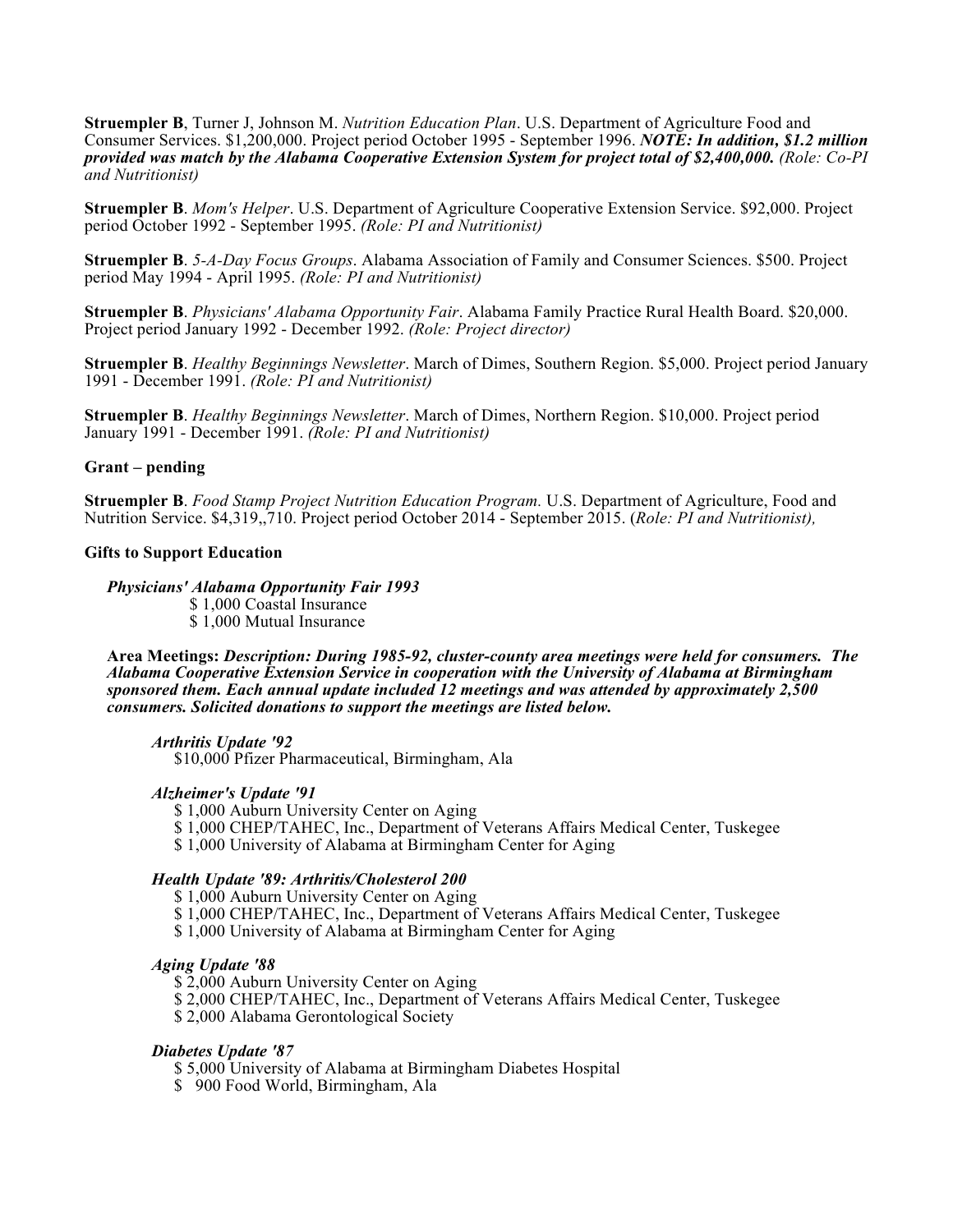## *Cardiovascular Update '86*

*(NOTE: Received First Annual Governor's Health Award, Alabama Department of Public Health, for exemplary statewide health program, 1987)*

 $\frac{1}{5}$  3,000 University of Alabama at Birmingham School of Public Health

\$ 2,000 American Heart Association/Alabama Affiliate

\$ 1,200 Food World, Birmingham, Ala

\$ 1,000 Cooperative Health Manpower Education Program, Tuskegee, Alabama

\$ 1,000 Alabama Commission on Aging

\$ 500 Alabama Department of Public Health<br>\$ 250 Alabama Gerontological Society

- 250 Alabama Gerontological Society
- \$ 250 University of Alabama at Birmingham Center for Aging

## *Arthritis Update '85*

\$10,000 Pfizer Pharmaceutical, Birmingham, Alabama

\$ 1,033 Arthritis Foundation/Alabama Affiliate

*Alabama Harco Health Fair 1987-88*

\$ 1,000 Harco Drug Store, Tuscaloosa, Ala

*Cholesterol 200 Worksite Wellness Program, 1988-89*

\$ 500 Ciba-Giegy Corporation, McIntosh, Ala

## *75th Extension Home Economics Anniversary 1986*

\$ 2,000 Farm Bureau, Montgomery, Ala

\$ 100 Winn-Dixie, Montgomery, Ala

## **AUBURN UNIVERSITY COLLEGIATE ASSIGNMENTS** *(selected; those listed in bold are significant)*

Member, Senate Ad Hoc Committee on Strategic Budgeting, 2014 - present

Member, Committee on Intercollegiate Athletics, 2007- present **Chair, NCAA Compliance Seminar Series, 2011 Chair, Academic Standards Subcommittee, 2007-11**

Member, Student Athlete Support Services Advisory Board, 2007-present

# **Chair, Academic Integrity, Athletics Department, 2005-06**

Member, Exit Interviews, Athletics Department, 2006-07

Member, Substance/Alcohol Abuse Commission, 2004

### **Faculty Advisor, Auburn University Board of Trustees, 2002-04**

# **Member, President's Administrative Council, 2003-04**

**Chair, Faculty Senate, 2002-03**

Member, I-85 Corridor Development Task Force, 2002-03

# **Chair, Faculty Handbook Review Committee, 1999-2000**

Member, Faculty Handbook Review Committee, 1998-99

# **Secretary, Faculty Senate, 1996**

Secretary-elect, Faculty Senate, 1995